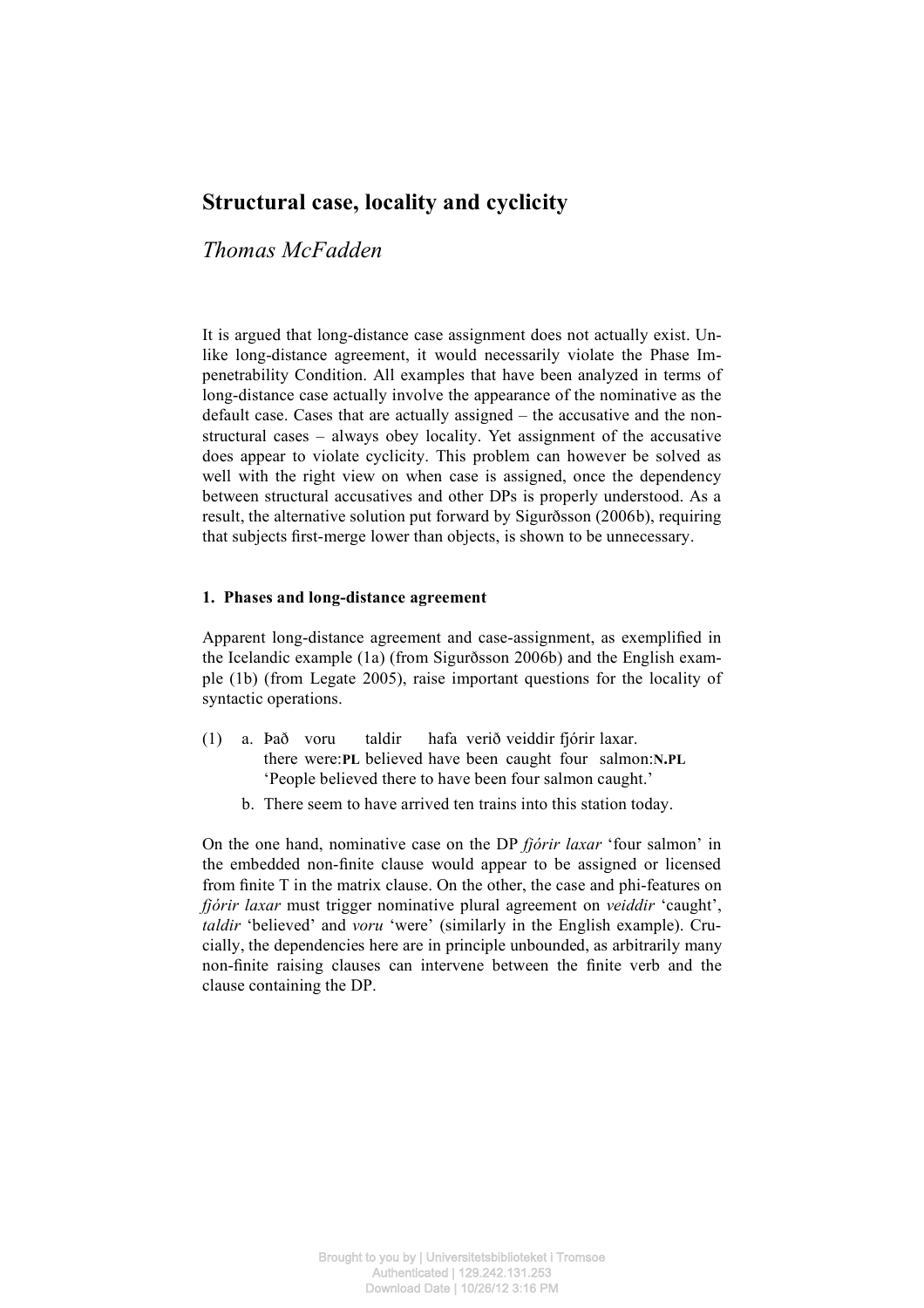In Chomsky (2000, 2001, 2008) this is handled by defining the units of syntactic representation relevant for locality in such a way that no boundaries intervene between the low nominative DP and the agreeing finite T in such sentences. Specifically, only C and  $v^*$  (the flavor of v which introduces an external argument) define phases, and neither of these is present at the relevant levels. Crucially, plain v (the version which appears in passive and unaccusative clauses like in (1) and does not introduce an external argument) is not assumed to be a phase head.<sup>1</sup> However, the distinction between the two types of v is suspicious, especially if phases are really supposed to be "the closest syntactic counterpart to a proposition: either a verb phrase in which all *θ*-roles are assigned or a full clause including tense and force" (Chomsky 2000: 106). There is no reason to think that unaccusatives and passives are any less propositional than transitives, and they have certainly had all of their  $\theta$ -roles assigned in the only sense that can be relevant.<sup>2</sup> Indeed, Legate (2003) presents evidence from reconstruction, quantifier raising, parasitic gap licensing and stress assignment suggesting that all vPs do indeed constitute phases, whether they have an external argument or not.

If this conclusion about the phasehood of  $vP$  is correct, the facts in  $(1)$ present a puzzle. The Agree operation between finite matrix T and *fjórir laxar* in (1a) – or between T and *ten trains* in (1b) – would have to cross intervening phase boundaries, and this would violate Chomsky's Phase Impenetrability Condition (henceforth PIC). In order to avoid this problem, Legate (2005) proposes something called *Cyclic Agreement*, a mechanism parallel to what is standardly assumed to capture the unbounded dependencies of successive-cyclic *wh*-movement and subject raising.<sup>3</sup> These varieties

 <sup>1</sup> In some formulations of the theory, vP is considered a phase, but not a **strong**  phase. Since what matters for the locality of operations under those formulations is the strong phase, this point is not relevant for our concerns.

<sup>&</sup>lt;sup>2</sup> That is, once the vP is constructed, passives and unaccusatives have had all of the *θ*-roles assigned which are going to be assigned, just as transitives do. The other conceivable interpretation of Chomsky's statement is that phases are verb phrases where all **possible** *θ*-roles have been assigned. This, however, cannot be what is relevant, since transitive phrases like [vP *John* [VP *sell his car*]] must certainly count as phases, in spite of the fact that the optional recipient *θ*-role (which we see in examples like *John sold Mary his car*) has not been assigned.

<sup>&</sup>lt;sup>3</sup> Legate also points out that the locality problem cannot be avoided by assuming with Chomsky (2001) that a given phase is not spelled out until the next higher phase head has been reached. While this would allow agreement to cross one phase boundary, the examples in (1) both involve the intervention of at least two (in (1b) e.g. we have the little v associated with *arrive* and that with *seem*).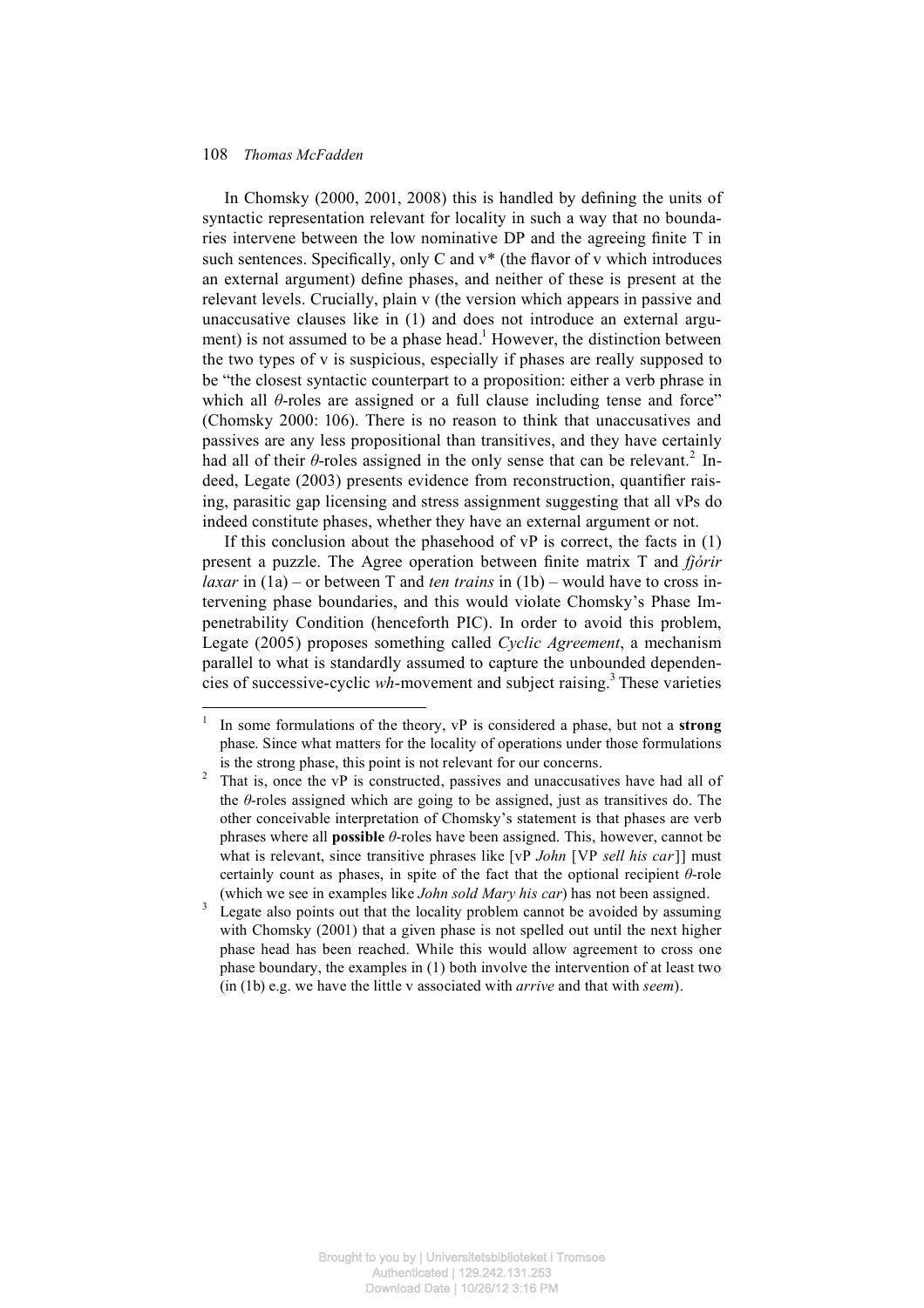of movement have in common that they would be non-local if they were implemented as single steps from base position to landing site. The standard analysis instead breaks up the movement into a series of shorter steps, each of which is individually local. What Legate proposes is that long-distance agreement is exactly parallel, proceeding in local steps through intermediate phase heads until finally reaching an instance of finite T. In a sentence like (1b), *ten trains* will thus agree first with the v in the embedded clause, i.e. the one connected with *arrive*. This v will then agree with the matrix v (connected with seem), and it is finally this matrix v which agrees with finite matrix T. A similar analysis will apply to the Icelandic example (1a).

### **2. Long-distance case?**

Legate's proposal of *Cyclic Agreement* is well-suited to handle the agreement facts in sentences like (1). However, it can't account for the caseassignment patterns in the same class of examples. The dependency in longdistance agreement is of something in a higher phase – the finite T showing agreement – on something in a lower phase – the DP in the embedded clause. As phases are constructed, information is passed successively further up the tree in standard, cyclic fashion, and the *φ*-features of the embedded DP can thus (indirectly) influence the form of the matrix verb. The direction of the dependency in case assignment, on the other hand, is crucially reversed. The DP in the lower phase is assumed to depend for the licensing or assignment of its nominative case on finite T in a higher phase. In fact, if we take cyclic, phase-based Spell-out seriously, the phase containing a DP like *fjórir laxar* would actually be sent to Spell-out before the finite T apparently responsible for its case has even been merged into the derivation.<sup>4</sup>

Legate considers this issue and suggests two possibilities for getting around it. First, she says we could adopt the view of early Minimalism, according to which DPs enter the derivation with valued but uninterpretable case features, which must be deleted by checking. The idea would be that derivations where the DPs happen to have been inserted with the right case

This asymmetry of course applies only to theories that assume a bottom-up derivation. Precisely the opposite would hold in a left-to-right derivation as proposed by Phillips (2003), and there would be no asymmetry in either direction in a theory like Tree Adjoining Grammar, where long-distance dependencies are derived by inserting material between the dependent elements (see e.g. Frank 2006). Evidence regarding the existence and nature of such asymmetries can thus help us to decide between such theories.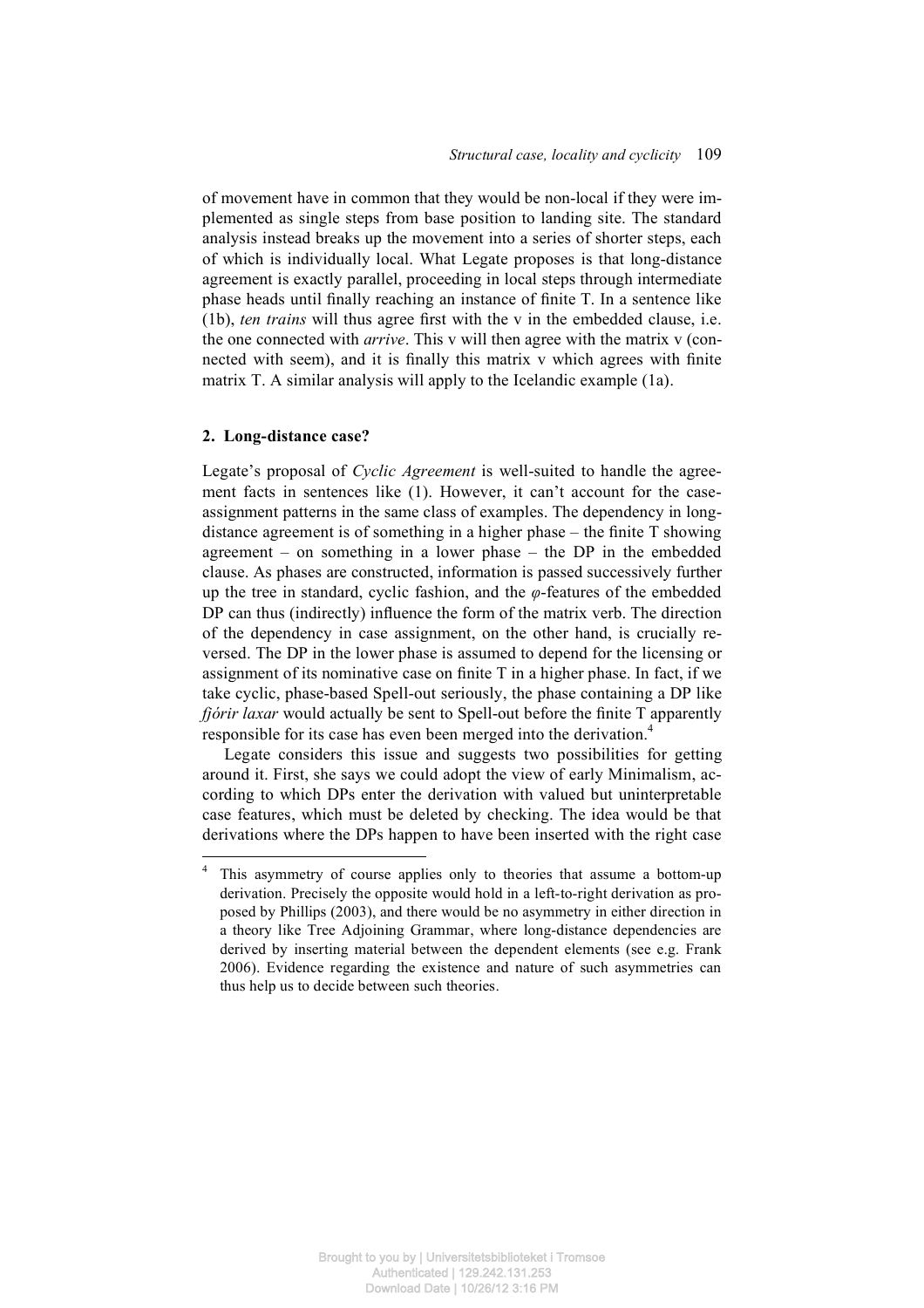features will eventually converge, once agreement makes its way cyclically up to the case-assigning head. Those where they have the wrong cases will crash and be filtered from consideration. The observed patterns of casemarking would thus emerge more or less by process of elimination. Such a scenario is less than ideal, since it essentially implies that multiple derivations must be considered in parallel. The second possibility she considers is that DPs that engage in long-distance agreement are actually sent off to Spell-out without case. The morphological component can wait until the construction of the phase which contains finite T, at which point it has the information necessary to go back into the previous phase and add in the appropriate case after the fact. Again, such an option is unattractive, as it would violate the spirit of a phase-based approach to syntax. We would ideally like to maintain the idea that, once a phase is sent off to Spell-out, it cannot be affected by subsequent steps of the derivation. The objections to these two approaches to long-distance case assignment may not be serious enough to eliminate them from consideration completely, but they suffice to make it worthwhile to look for alternatives.

To this end, we must examine more carefully the conditions under which long-distance case-assignment actually occurs. Alongside (1) above, consider the following examples of long-distance case and agreement  $((2a-c)$ are from Sigurðsson 2006b; (2d) is from Boeckx 2000):<sup>5</sup>

- (2) a. Þá hafði skyndilega birst maður/\*mann. then had:SG suddenly appeared man:N/\*A 'Then a man had suddenly appeared.'
	- b. Þá höfðu verið lesnir kaflar. then had:PL been read chapters:N 'Then chapters had been read.'
	- c. Henni höfðu alltaf leiðst strákarnir. her:D had:PL always found-boring boys-the:N 'She had always found the boys boring.'
	- d. Honum eru taldir hafa verið gefnir peningarnir. him:D are:PL thought have been given money:N.PL 'He is thought to have been given the money.'

 $5$  My discussion in the rest of this paper will focus on Icelandic data for the simple reason that it has rich case marking and agreement and (almost) all of the phenomena that provide crucial tests of locality in case-assignment, viz. ECM, raising and subjects bearing non-structural cases.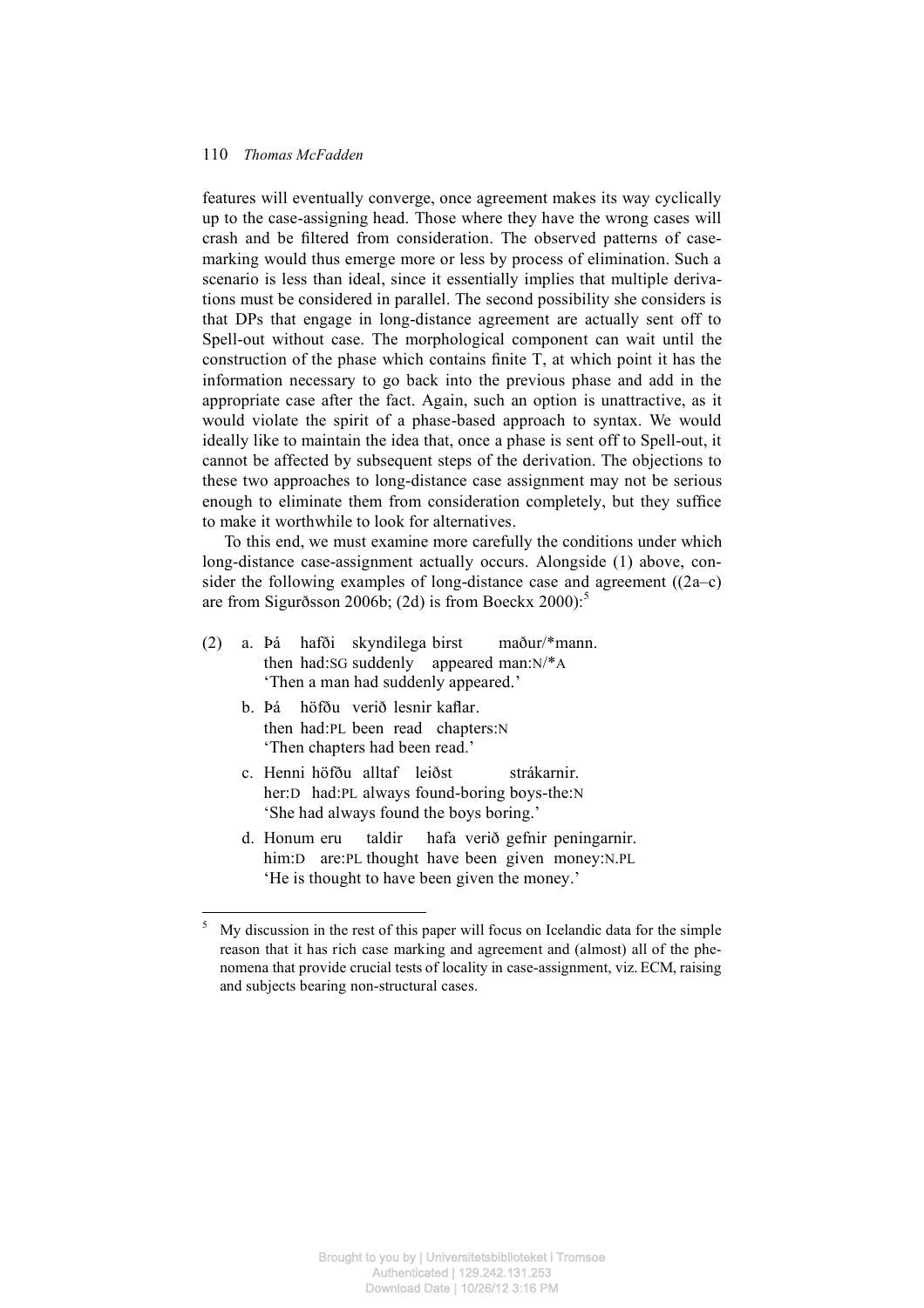What we find are several variations on the following theme. Some nonnominative element occupies the surface subject position, either an expletive  $((2a-b)$ , as well as  $(1a-b)$  above) or a quirky subject  $(2c-d)$ . An argument we would expect to start out low in the  $VP -$  an unaccusative subject (1b, 2a), or the underlying object in a passive (1a, 2b and 2d) or in a clause with a quirky subject  $(2c)$  – is able to remain low because the expletive or quirky subject satisfies the EPP. In spite of its position, this low argument receives nominative case and triggers agreement on the verb, which may be in the same clause (2a–c) or in a higher clause containing a raising predicate (1b) or passivized ECM verb  $(1a, 2d)$ . A clear generalization emerges here.<sup>6</sup> The case that appears to be assigned in non-local configurations is always the nominative, at least in nominative-accusative languages.<sup>7</sup>

Now, it is not particularly surprising that non-structural cases should never involve long-distance dependencies: they are generally assumed to be assigned in highly local fashion by specific lexical items or functional heads. What is intriguing is that the structural accusative is not assigned over long distances either. Rather, it is apparently always assigned or checked locally, within the minimal phase. In a simple transitive sentence like (3a) (from Sigurðsson, 2006a), this is standardly assumed to be handled by v. As shown by the relevant portion of the structure shown in (3b), v is indeed local to the accusative DP *hana* (both in boldface), as both are contained within the same minimal phase, here  $vP<sup>8</sup>$ 

- (3) a. Þeir völdu hana. they:N chose:PL her:A 'They chose her.'
	- b. [*vP* Þeir **v** [*VP* völdu **hana** ] ]

I suspect that I am not the first to notice this generalization, but I present it here without citation because I am not aware of any previous discussion in the literature.

 $\frac{7}{1}$  It may be that non-nominative cases can be copied over longer distances as part of concord processes in certain languages (see e.g. Richards 2007, for discussion of interesting data from Lardil). The morphophonological mechanisms involved are however poorly understood and are plausibly distinct from those involved in actual case assignment.

<sup>&</sup>lt;sup>8</sup> The structures I give throughout are simplified for clarity's sake. E.g. movement is not indicated unless relevant to the discussion of the example, and I use a single, undifferentiated v rather than taking a position on whether, e.g., a head introducing the external argument should be distinguished as Voice from heads responsible for eventivity or the verbalization of a category-neutral root.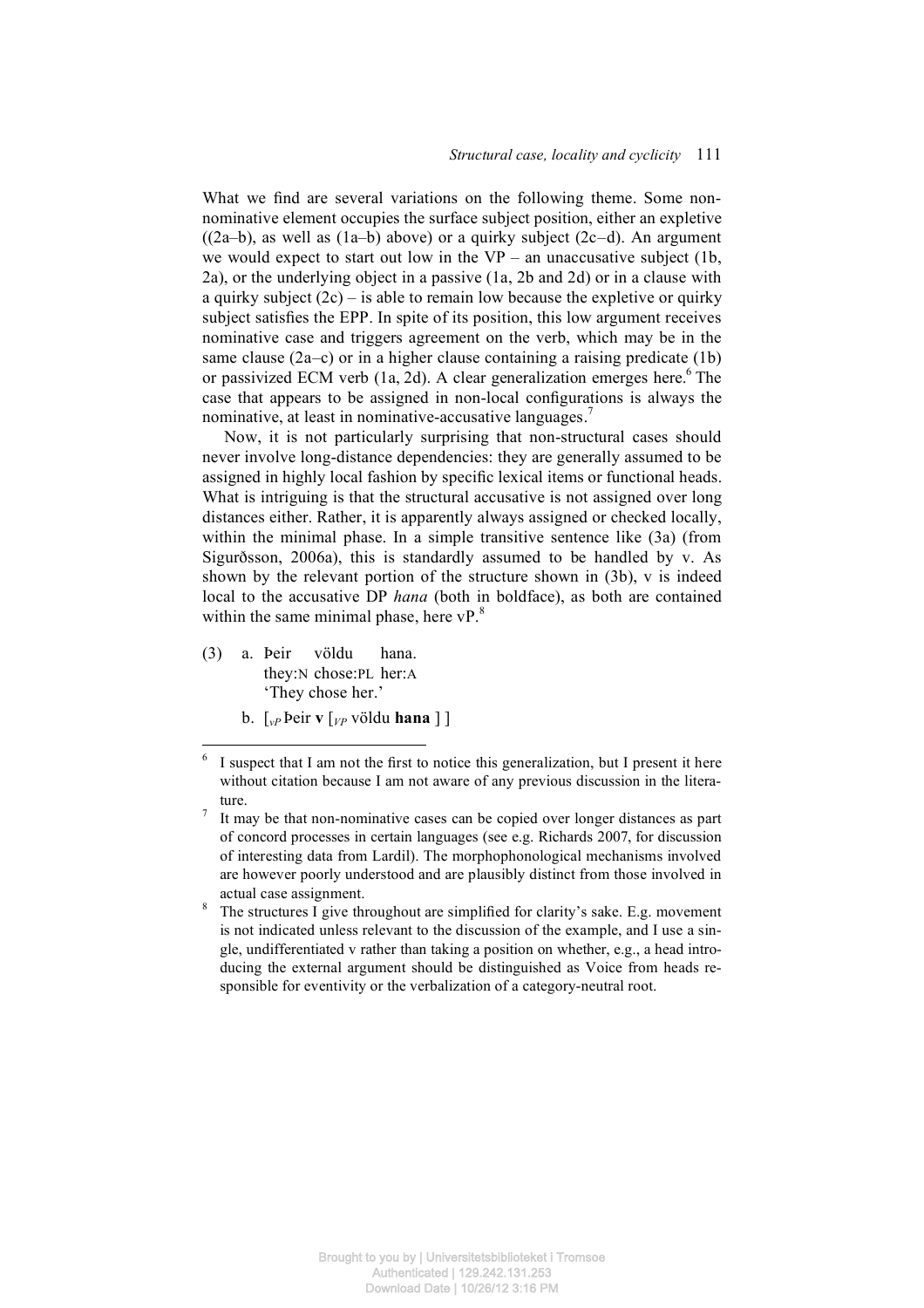- (4) a. Ég tel hana hafa séð myndina. I:N believe her:A have seen picture-the:A 'I believe her to have seen the picture.'
	- b.  $\left[\sqrt{p} \tilde{E} \mathbf{g} \mathbf{v} \left[\sqrt{p} t e \mathbf{h} \mathbf{a} \mathbf{n} \mathbf{a}_i \right] \mathbf{a}_i \mathbf{a}_i \left[\sqrt{p} t_i \mathbf{v} \left[\sqrt{p} t e \mathbf{b} \mathbf{a}_i \mathbf{b}_i \right] \right] \right]$

Even in ECM configurations like (4a) (from Sigurðsson 1992), the embedded subject is local to the matrix v for the purposes of structural accusative assignment, as shown in the structure in (4b). Though it may be first-merged in the phase defined by the embedded v, it is at the edge of that phase and can escape without violating the PIC. Depending on which account one adopts, it either raises to the Spec of the embedded TP (as indicated in (4b)) or even further into a derived object position in the matrix clause. In either case, it ends up within the minimal phase defined by the matrix v, and thus it can receive/check structural accusative there in strictly local fashion.

What we do not find are examples which are parallel to 1a, but where the case assigned long distance is accusative. The relevant scenario would be where a DP is able to remain in a low position due to the presence of an expletive or quirky subject, yet still gets structural accusative from an ECM verb further up. In Icelandic, this would look something like (5a) (from Bowers 2002) or (5b) (from Sigurðsson 2006b):

- (5) a. \*Ég hafði talið það vera villu í essu handriti. I:N had believed there be error:A in this manuscript intended: 'I had believed there to be an error in this manuscript.'
	- b. \*Við töldum henni hafa leiðst strákana. we:N believed her:D have found-boring boys-the:A intended: 'We believed her to have found the boys boring.'

Interestingly enough, structures like (5a), with an expletive occupying the embedded subject position under an ECM verb, aren't possible in Icelandic. A possible explanation for this is that Icelandic expletive *það* appears in Spec-CP, and thus won't fit into ECM infinitives, which are only TPs (see e.g. Bowers 2002). Whatever the reason, case is not involved, so sentences of this kind cannot tell us anything about locality in case-assignment.<sup>9</sup> The

 <sup>9</sup> Of course, such structures are possible in English, as shown by the perfectly grammatical translation given for (5a). Unfortunately, they cannot tell us anything about case locality either because the English case system is highly impoverished and organized along different lines than in languages with a more fully developed nominative-accusative system (see McFadden 2007, for discussion of this point).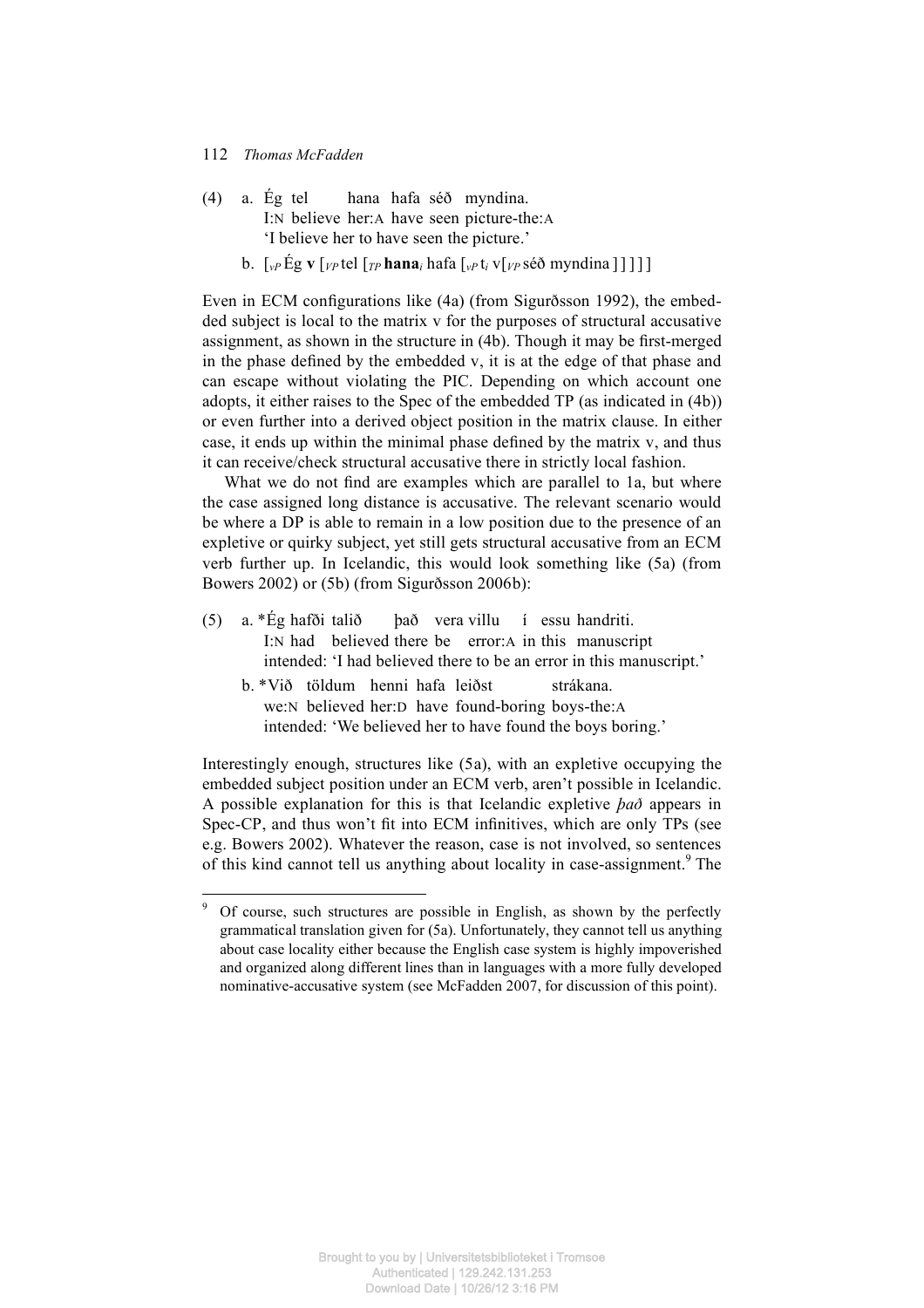interesting example for our purposes is (5b), because the configuration here is indeed possible in Icelandic. The problem with the way that it stands above is that the embedded object is in the accusative. The grammatical version of this structure has nominative case on the lowest DP, as in (6a) (also from Sigurðsson 2006b):

- (6) a. Við töldum henni hafa leiðst strákanir. we:N believed her:D have found-boring boys-the:N 'We believed her to have found the boys boring.'
	- b. [*vP*1Við **v** [*VP* töldum [*TP* henni*<sup>i</sup>* hafa [*vP*<sup>2</sup> t*<sup>i</sup>* v[VP leiðst **strákanir** ]]]]]

The structure in (6b) (simplified as above) shows how locality plays out in examples like this. The embedded clause is built around a verb that assigns quirky dative to its subject and thus does not assign accusative to its object. Nonetheless, the embedded clause does involve a  $vP$ , here labeled  $vP_2$ , which constitutes a phase. Now, since the embedded subject gets quirky dative, the matrix ECM verb does not get a chance to assign it structural accusative as it normally would. We expect that in principle it should be able to assign this accusative elsewhere, but as it turns out there is no eligible DP local enough for the assignment to go through. The embedded object *strákanir* is simply too far away from the matrix v, because it remains within the phase defined by  $vP_2$ , and does not raise to its edge.<sup>10</sup> If the *Cyclic Agreement* mechanism proposed by Legate (2005) were really responsible for case as well as agreement, we might expect it to allow a long-distance accusative in instances like this, but apparently it only works for the nominative.<sup>11</sup>

 $10$  Note that the impossibility of structural accusative here is not due to an intervention effect caused by the presence of the dative. Accusative is assigned unproblematically across dative arguments in standard ditransitive clauses. This fact would also seem to indicate that the head which introduces indirect object datives in Icelandic does not define a phase boundary. See McGinnis (2005) and earlier work cited there for discussion of the phasal status of various kinds of applicatives cross-linguistically.

<sup>&</sup>lt;sup>11</sup> Halldór Sigurðsson, p.c., has alerted me to another Icelandic construction which might be a legitimate counterexample to the ban on long-distance accusative assignment. Under certain circumstances, subjects of ECM infinitives can surface in post-verbal position without an overt expletive or quirky subject, and they crucially show up accusative, not nominative: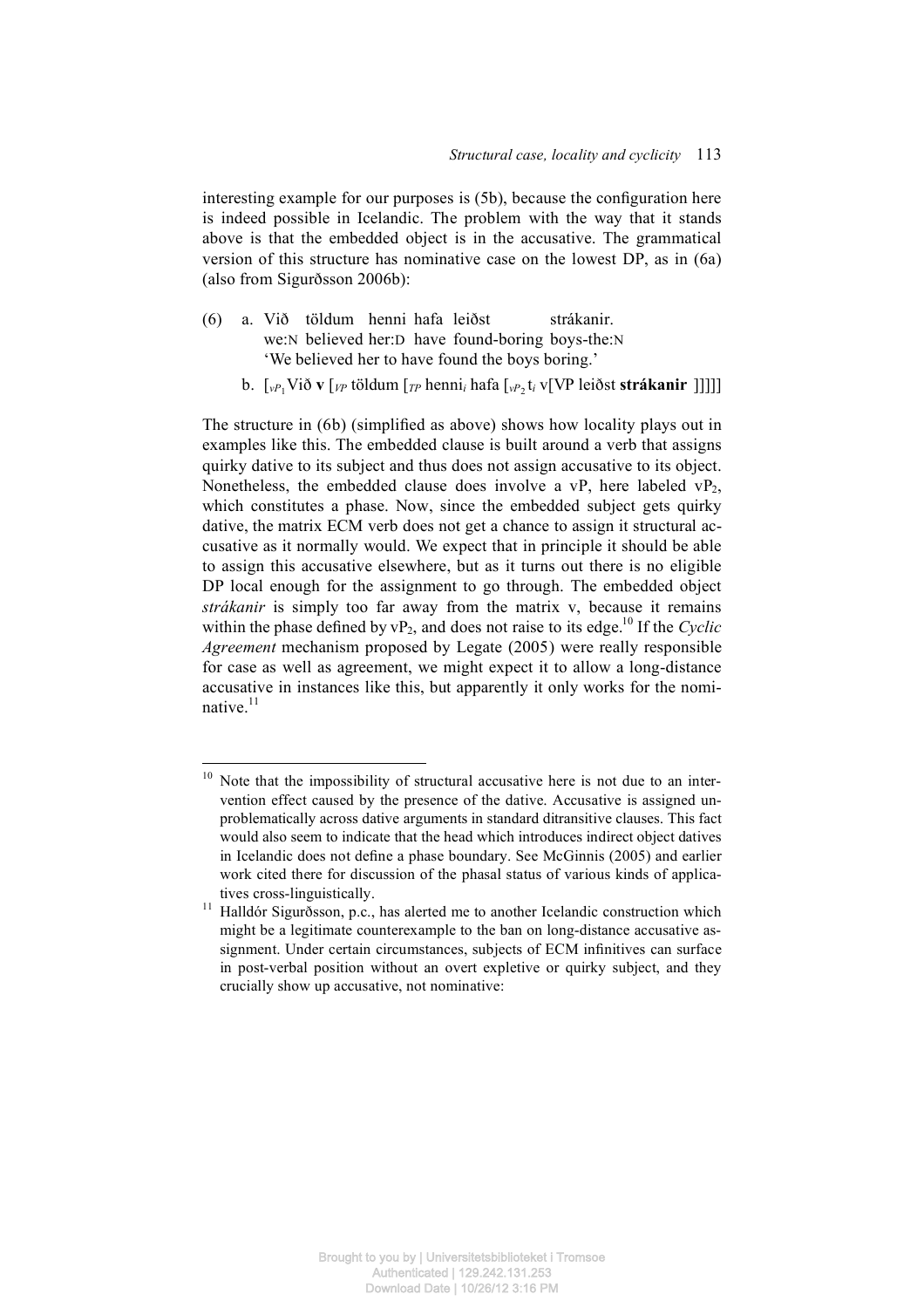l

### **3. Nominative case is independent of agreement**

Now, one might take the facts just presented as confirmation that long-distance case assignment is crucially tied to agreement. After all, in Icelandic and many other languages, we only find overt morphological agreement with nominatives, never with accusatives. One could propose that while nominative is assigned via agreement, accusative comes about differently, and thus long-distance assignment via *Cyclic Agreement* is available only to the former. However, there is very good reason to doubt the standard assumption that nominative case depends on agreement with finite T. For example, Sigurðsson (2006b) presents a number of Icelandic examples like those in (7) where a nominative object appears in a non-finite clause:

- (7) a. Að líka svona fáránleiki/\*fáránleika! to like:INF such absurdity:N/\*A 'To like such absurdity!'
	- b. Ekki ÞIÐ/\*YKKUR fara líka! not you:N.PL/\*A.PL leave:INF too 'Please, don't YOU leave too!'

Note that (6a) above fits into this category as well. What is crucial about these examples is not just that we have nominative in a non-finite embedded clause. After all, 1a has such a thing as well. The difference here is that the embedded nominative does not and cannot trigger agreement on a finite

i. Þeir töldu líklega hafa verið veidda fjóra laxa they believed probably have been caught four salmon:**A.PL** 'They believed there to have probably been caught four salmon.'

If such subjects never leave the embedded vP phase, as the word order would suggest, then they are not local to matrix v for purposes of accusative assignment, and we would have an instance of long-distance accusative. This construction is, however, mysterious for other reasons. It is an instance of a more general phenomenon which Sigurðsson (2000) calls 'subject float', involving indefinite subjects of passives and unaccusatives in clauses where something else fills Spec-CP (expletive *bað* or a topicalized XP) or CP is absent entirely (as in these ECM infinitives). Among other things, if the low subjects really are in situ in such structures, it is not clear why they don't violate the EPP, which otherwise seems to hold consistently in the language. Judgment on whether sentences like (i) really involve long-distance accusative assignment must thus be postponed until their structure is better understood.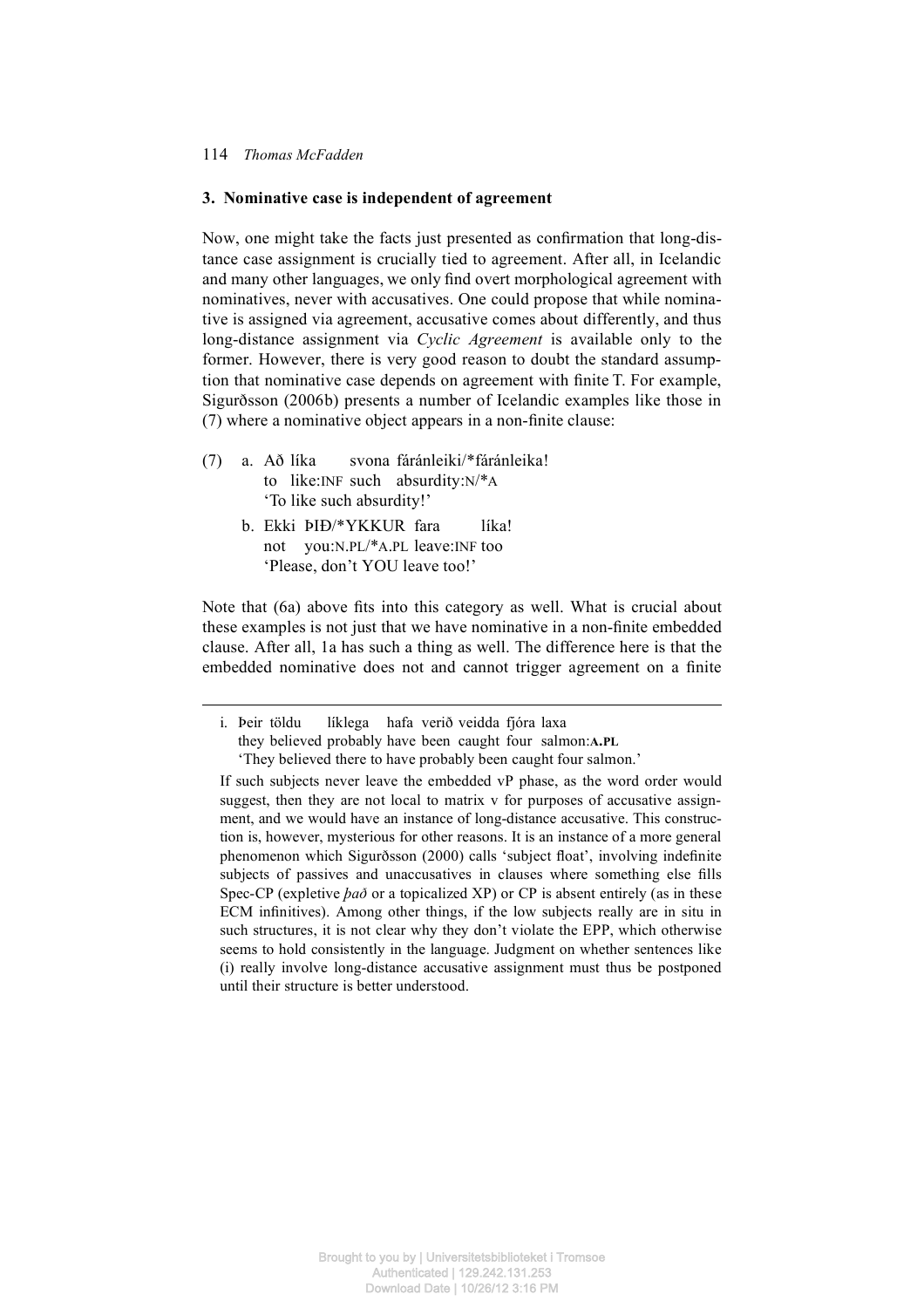matrix verb. In (6a) above, the finite matrix verb already agrees with the matrix subject, and in the examples in (7) there **is** no finite verb. To these we can add a class of examples discussed by Boeckx (2000):

- (8) a. Mér fannst/\*fundust henni leiðast þeir. me:D seemed:SG/\*PL her:D bore they:N 'I thought she was bored with them.'
	- b. Mér hefur/\*hafa alltaf virst honum líka bækur. me:D has/\*have often seemed him:D like books:N.PL 'It has often seemed to me that he likes books.'

These are more or less parallel to (2d) above, except that there is a quirky dative subject in the embedded clause. This dative intervenes between the embedded object and the finite matrix verb and somehow blocks the expected long-distance agreement. The verb thus shows up in a default 3rd singular form rather than the expected 3rd plural. Crucially however, whatever it is that disrupts agreement here, it has no effect on case assignment: the embedded objects are still nominative, in spite of having nothing to agree with.

Finally, in most nominative-accusative languages, we find the nominative in a wide range of contexts which are in some sense extra-sentential, like citation forms and (at least in some languages) vocatives. Particularly instructive are instances of left dislocation, exemplified for German, Russian, Arabic and Icelandic in (9). We might expect a dislocated DP to agree in case with its coreferent resumptive element, and indeed it often does. Sometimes, however, under language-specific circumstances, this fails, and the nominative shows up:

| (9) | a. Der/*Dem Hans, mit dem spreche ich nicht mehr.           |             |
|-----|-------------------------------------------------------------|-------------|
|     | the: $N$ <sup>*</sup> D Hans with him:D speak I not<br>more |             |
|     | 'Hans, I don't speak with him anymore.'                     | (German)    |
|     | b. Vanja/?Vanju, ego ja ne ljublju.                         |             |
|     | John: N/?A him: A I don't like                              |             |
|     | 'John, I don't like him.'                                   | (Russian)   |
|     | c. al-kitaab-u qara?t-u-hu.                                 |             |
|     | the-book- $N$ read-1 $SG$ -it                               |             |
|     | 'The book, I read it.'                                      | (Arabic)    |
|     | d. Strákarnir, við þá hafði aldrei verið talað.             |             |
|     | boys-the:N with them:A had never been spoken                |             |
|     | The boys, they had never been spoken with.'                 | (Icelandic) |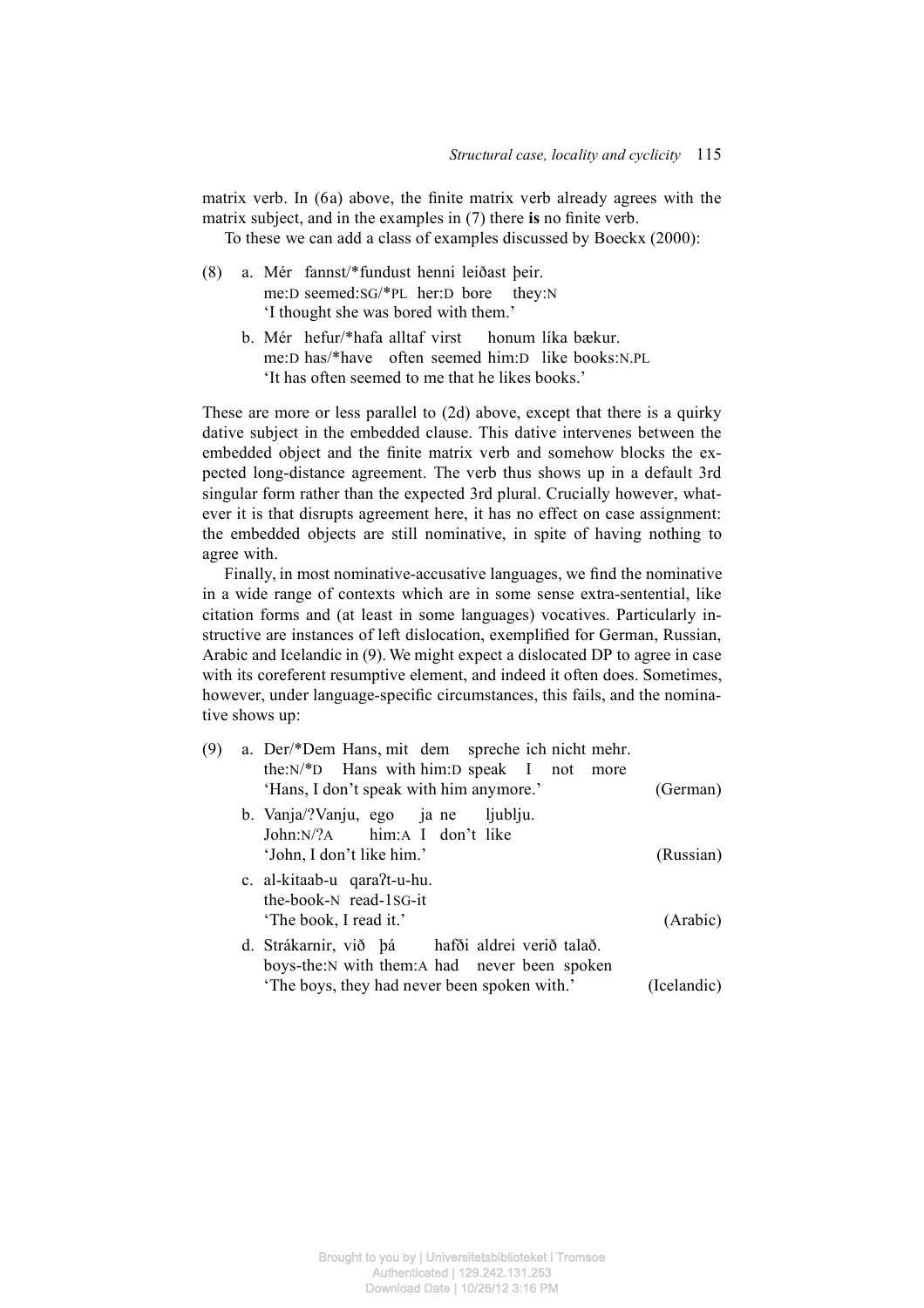In instances like these, there is again no question of the nominative showing up as a result of agreement. Not only is there no overt agreement, there is no predicate in the local context that the nominative DP could even be abstractly agreeing with. Schütze (2001) argues convincingly that in instances like these, the nominative is appearing in its capacity as the default case, which surfaces whenever normal rules of case assignment fail.<sup>12</sup>

Now, if we need to assume that nominative can appear as a default in order to account for examples like these, there is actually nothing to prevent us from arguing that the 'structural' instances of the nominative are really default nominatives as well. They are not assigned due to agreement with finite T, as we have seen, but simply appear because the conditions for assignment of the other cases are not met. This interpretation is attractive precisely because it provides a principled explanation for why the nominative – and only the nominative – appears to be assigned long-distance. In fact, there is no such thing as long-distance case assignment. As noted above, unlike long-distance agreement such a thing would necessarily violate the PIC. Accusative and the various non-structural cases are assigned under identifiable syntactic and/or lexical conditions, due to relationships with other elements present in the structure. Because of the involvement of other syntactic elements, such assignment strictly obeys locality conditions, and does not apply when those conditions are not met, as we saw in (6a) above. Nominative, on the other hand, is different, because it is not assigned on the basis of a relationship with an easily identifiable local element. Most of the central examples which have formed the basis for the discussion of case were consistent with the idea that nominative depended on agreement with finite T. This led to the impression that examples like (1a) require long-distance case assignment. However, once we understand that the nominativeagreement connection was illusory, we can see that such examples simply involve a nominative appearing as a default, just like (7) and (9d) where no confusion is possible because there is no agreement. Even in a simple transitive sentence like (3a), where there is local agreement between the nomina-

<sup>&</sup>lt;sup>12</sup> Note that I am talking here about morphological case, not case in the sense of syntactic DP licensing. It has been amply demonstrated that the two are independent (see e.g. Marantz 1991; Harley 1995; Schütze 1997; Sigurðsson 2003; McFadden 2004; Bobaljik 2006; and also Legate 2008 for a recent dissenting view.), and default case is one of the key pieces of evidence. If morphological case were really responsible for licensing, then the availability of a default case would mean that everything would be licensed, and the Case Filter (or its equivalent) would be vacuous (Schütze 2001; McFadden 2004).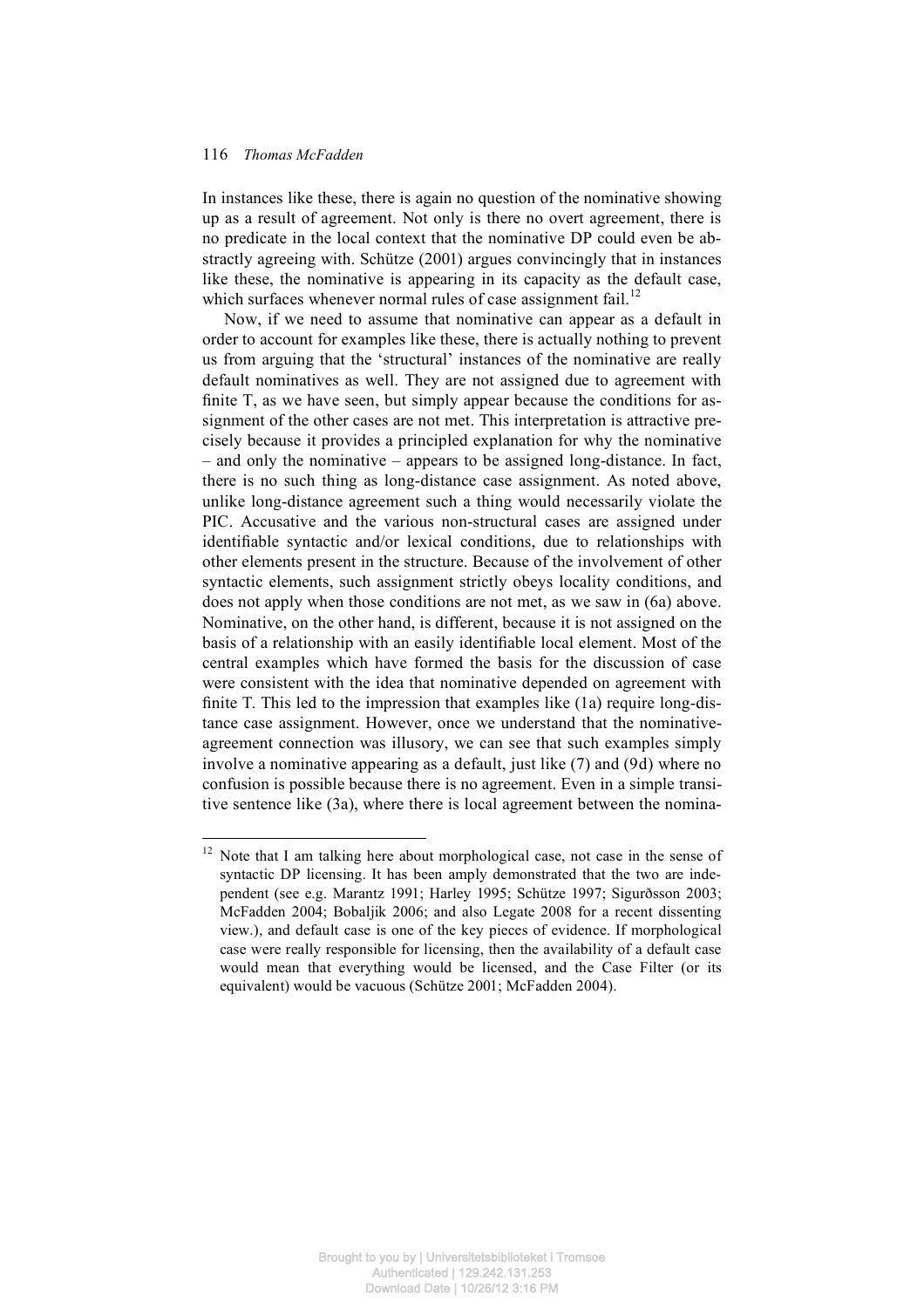tive subject and the finite verb, we can assume that the nominative shows up as the default, unmarked case, not because of the agreement.<sup>13</sup> We can thus maintain the idea that case-assignment is always local within the minimal phase.<sup>14</sup>

## **4. Accusative case and cyclicity**

Sigurðsson (2006b) argues for a similar view on the independence of the nominative case. The central concern of his paper, however, is a different issue which arises when we consider how the accusative is assigned. Adopting an idea presented in different forms by Yip, Maling, and Jackendoff (1987); Marantz (1991) and others, he proposes that there is a dependency relationship between nominative and accusative. The nominative is the independent case of the structural pair, assigned first in a given domain, while the accusative can only be assigned after a nominative is already present.<sup>15</sup> As a simple empirical generalization, this works rather well. If we consider how such a dependency should be implemented in the theory, however, we run into a problem, which Sigurðsson dubs the *Nominative Puzzle*. If the assignment of structural accusative really depends on the prior assignment of structural nominative, then it is counter-cyclic on standard assumptions about where arguments are first-merged in the structure. In a simple transitive clause, V combines first with the object, then one or more functional heads are merged, and finally the subject enters the picture, yielding a standard vP structure, as depicted in (3b) above. This would lead us to expect, if anything, that properties of the subject would depend on properties of the object, because the object is already present at the point in the derivation when the subject is merged. What we see with the structural cases is, however, precisely the opposite. The case of the object apparently

<sup>&</sup>lt;sup>13</sup> The inverse claim is not necessarily correct. That is, in Icelandic and many other languages there does indeed seem to be a dependency of agreement on nominative case. See Bobaljik (2006) for recent discussion.

<sup>&</sup>lt;sup>14</sup> See Sigurðsson (2000) and Marantz (2006) for related discussion and conclusions.

<sup>&</sup>lt;sup>15</sup> This is intended as an alternative to Burzio's Generalization (Burzio 1986), according to which structural accusative depends not on nominative, but on the assignment of an external *θ*-role. See e.g. Marantz (1991); Woolford (2003); Sigurðsson (2006b); Zwart (to appear) as well as the papers collected in Reuland (2000) for discussion of the relative merits of these and other approaches to the data. See Gehrke (2007) for an attempt to extend the dependency idea to accusative objects of directional prepositions.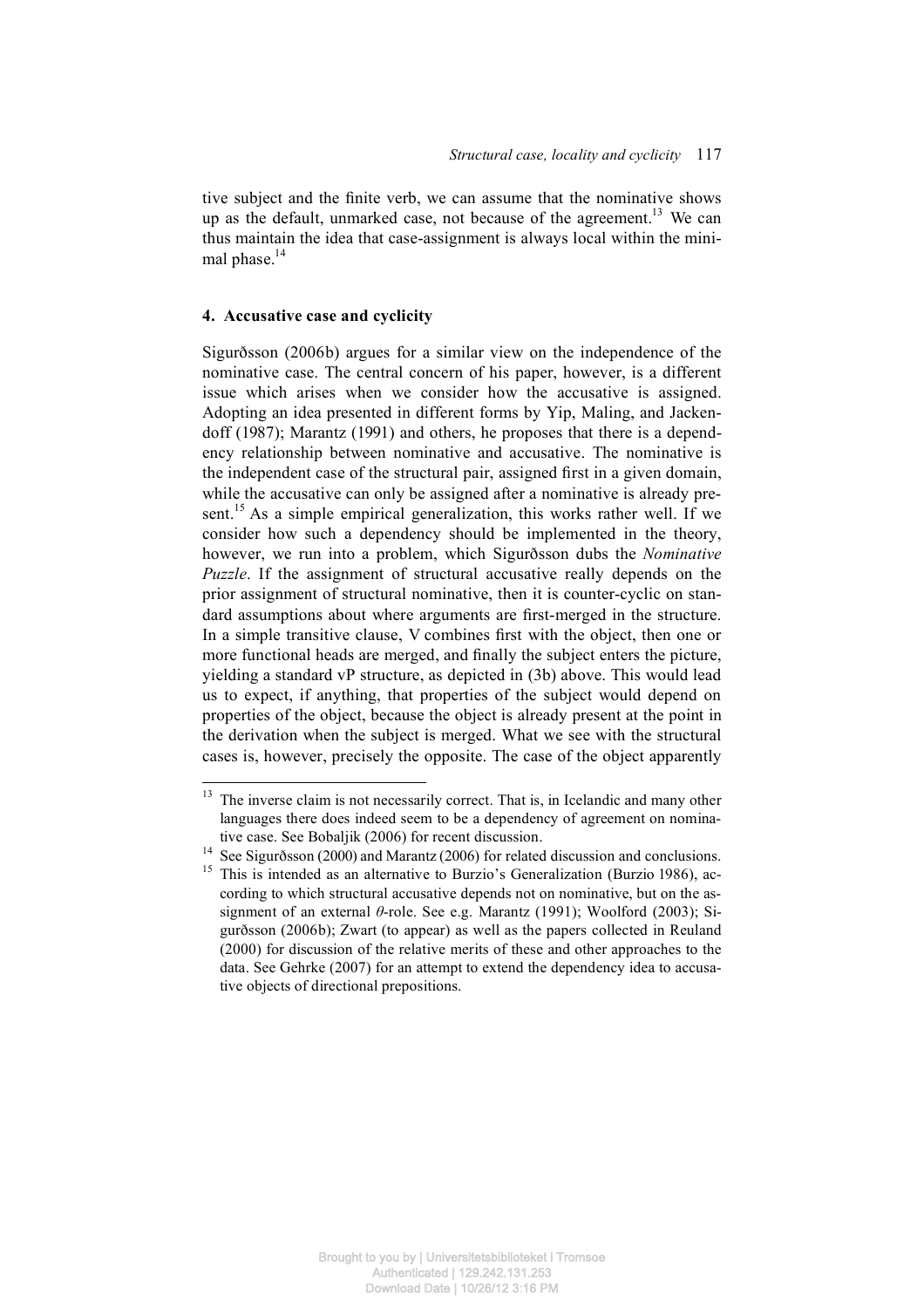depends on the case of the subject, which should not be possible. At the point when the object is merged, the subject is not yet there, and thus accusative cannot be assigned – we do not yet know whether the clause will be transitive, unaccusative or passive, and even if there is going to be a subject, what case it will get.

Sigurðsson (2006b) argues quite rightly that this is out of line with what we expect of the derivation under standard Minimalist assumptions, and that something in our theory must be adjusted so that the inconsistency is avoided. I would like to suggest that the inconsistency arises from the combination of three assumptions:

- 1. The derivation is strictly cyclic.
- 2. The assignment of structural accusative depends on the presence of a nominative.
- 3. Subjects are first-merged higher than objects.

In order to solve the *Nominative Puzzle*, one or more of these assumptions must be abandoned or revised. Sigurðsson chooses to maintain 1 and 2, which leaves him with no other choice but to question the order in which arguments are merged. What he proposes is that the subject originates **lower** than the object in a simple transitive clause, later moving past for reasons independent of case. This allows the structural case on a DP to be determined in purely cyclic fashion at the point when it enters the derivation. As an example, consider what happens in a simple transitive clause. First the subject is merged with the verb. The nominative is the independent case, always assigned first in a clause, thus the subject is assigned nominative. Then the object is merged, and since the subject is already present and bears nominative, the object can be assigned the dependent accusative. Each DP gets the correct structural case, as soon as it enters the derivation, and in a way that respects cyclicity.

Nonetheless, while Sigurðsson's *Low Nominative Hypothesis* works as a technical solution to the *Nominative Puzzle*, it faces significant problems. For one thing, the movement that gets the subject from its low starting position to a place above the object is implemented in a somewhat ad hoc fashion. After the object has entered the derivation and received its accusative case, a series of functional heads are merged, including T, Asp and crucially one or more heads which agree with the object. As a result, all of the active features on the object will have been checked or valued, and the object is "frozen in place". The subject, on the other hand, still has unchecked *φ*features. At this point, a Num head is merged, which targets these unchecked features on the subject, and since the *φ*-features on the object have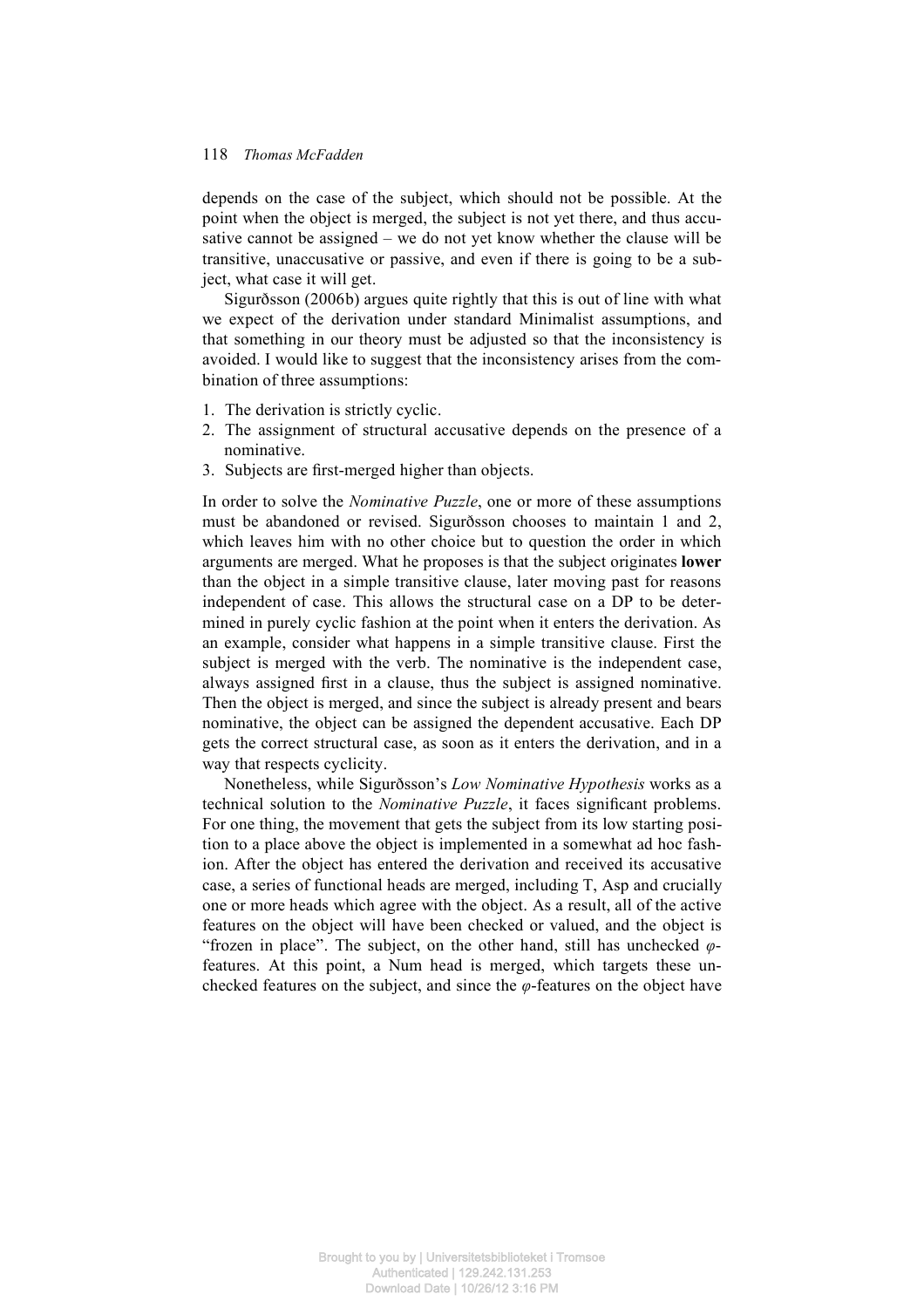already been matched, it intervenes, but only inactively. Sigurðsson proposes then that inactive intervention as in this case does not block agreement entirely, but does disrupt it enough to drive movement: the subject must move past the inactive object in order to match properly with the Num head, and hence we find the subject surfacing above the object in normal transitive clauses. On a technical level this works, but it remains a bit mysterious why inactive intervention should have precisely this movement deriving effect and not another. Note furthermore that the reordering process depends on the stipulation that the Pers and Num heads related to the subject be merged higher in the structure than those related to the object, since otherwise the movement-driving agreement across an inactive intervener would never come about. Considering that the relative order of the arguments at first merge is precisely the opposite, this is not a trivial stipulation. The lack of principled motivation for these two theoretical assumptions is especially suspicious as the mechanism they derive happens to drive precisely the movement that is required to undo the unwanted word-order effects of the *Low Nominative Hypothesis*.

Perhaps more importantly, however, the revision of the first-merge order of subjects and objects is not sufficiently supported. The standard assumption that verbs are more tightly connected to their objects than to their subjects is backed up by considerable evidence (see e.g. the standard discussions in Marantz 1984; Kratzer 1996), which Sigurðsson (2006b) does not really address. The point is not that the standard view is sacrosanct, but that it is well enough supported that we should be hesitant to give it up. I thus submit that an alternative solution to the *Nominative Puzzle* which allows us to retain a reasonably familiar-looking VP would be preferable to the *Low Nominative Hypothesis*.

### **5. Accusative case depends on structural case**

Let us then reconsider the conundrum presented to us by the combination of cyclicity, case dependency and the relative position of subjects and objects. I would suggest that the most uncertain point in this constellation is the dependency relationship between nominative and accusative case. What makes it clearly problematic, as Sigurðsson formulates it, is that it involves the two cases directly. We cannot determine the case on the object until we have made precisely the same determination on the higher subject, and this will violate cyclicity no matter what we do. However, there is evidence that this formulation is not quite correct. Consider again what happens in ECM sen-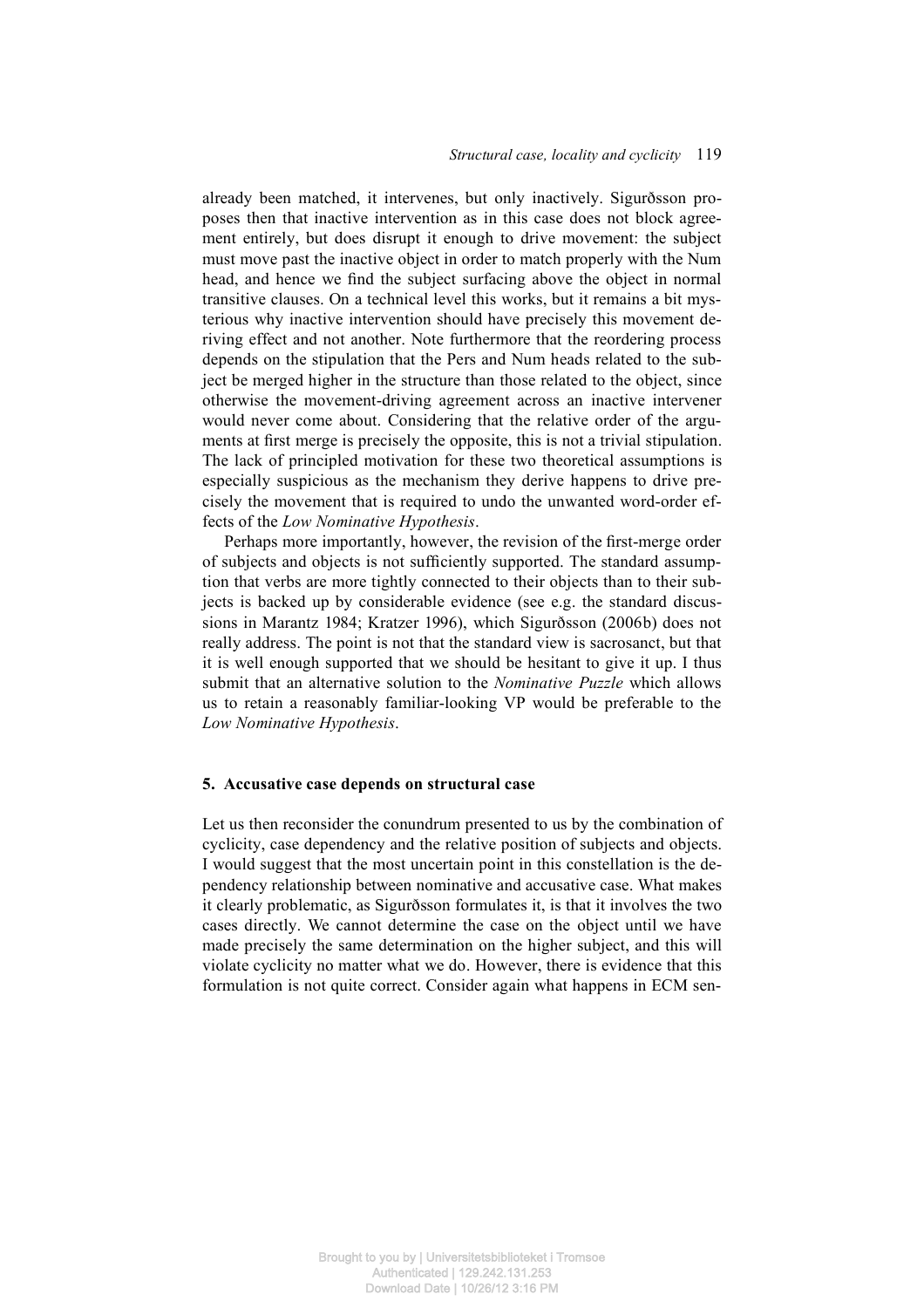tences like (4a) above, repeated here as (10a). It is clear that the accusative on the embedded subject *hana* must depend on the matrix subject *Ég*, and as noted above, this presents no problem for locality. Matters are not so obvious, however, for the embedded object *myndina*. One might imagine that it too depends on the matrix subject, which is after all the only nominative argument in the sentence – but this would be non-local. The embedded object never raises out of the embedded vP, or even to its specifier, thus it remains firmly within the lowest phase. The matrix subject, on the other hand, is in a higher phase from the beginning, starting out in the specifier of the matrix vP. Crucially, it does not enter the derivation until after the lower phase has been sent to Spell-out. Without violating the PIC, the accusative on the embedded object *myndina* thus can only depend on the embedded subject *hana* – specifically on its first-merge position in the specifier of the embedded vP.

- (10) a. Ég tel hana hafa séð myndina. I:N believe her:A have seen picture-the:A 'I believe her to have seen the picture.'
	- b. Við töldum henni hafa leiðst strákanir/\*strákana. we:N believed her:D have found-boring boys-the:**N/\*A** 'We believed her to have found the boys boring.'

That this is indeed the case can be seen again from the comparison of (5b) and (6a) above, collapsed together here as (10b). The clause embedded under the ECM verb has a quirky dative subject, and under these circumstances the embedded object is marked nominative, not accusative. If the case on embedded objects in ECM clauses depended on the matrix subject, we would expect the same results here as in (10a), since in both the matrix subject is a structural nominative. The fact that we get a difference shows that it is the status of the embedded subject that matters, just as locality predicts.

What is crucial for our consideration of the *Nominative Puzzle* is that in sentences like (10a) we have a structural accusative depending not on a nominative, but on another structural accusative. The correct generalization thus seems to be that structural accusative can only be assigned in the same phase as another, higher DP with structural case. Which of the two structural cases that other DP bears is irrelevant.<sup>16</sup> What this means, as I will argue in the following sections, it that the dependency is not necessarily counter-cyclic.

<sup>&</sup>lt;sup>16</sup> Sigurðsson also assumes that the embedded accusative in examples like (10a) depends on the embedded subject, not the matrix subject. However, he assumes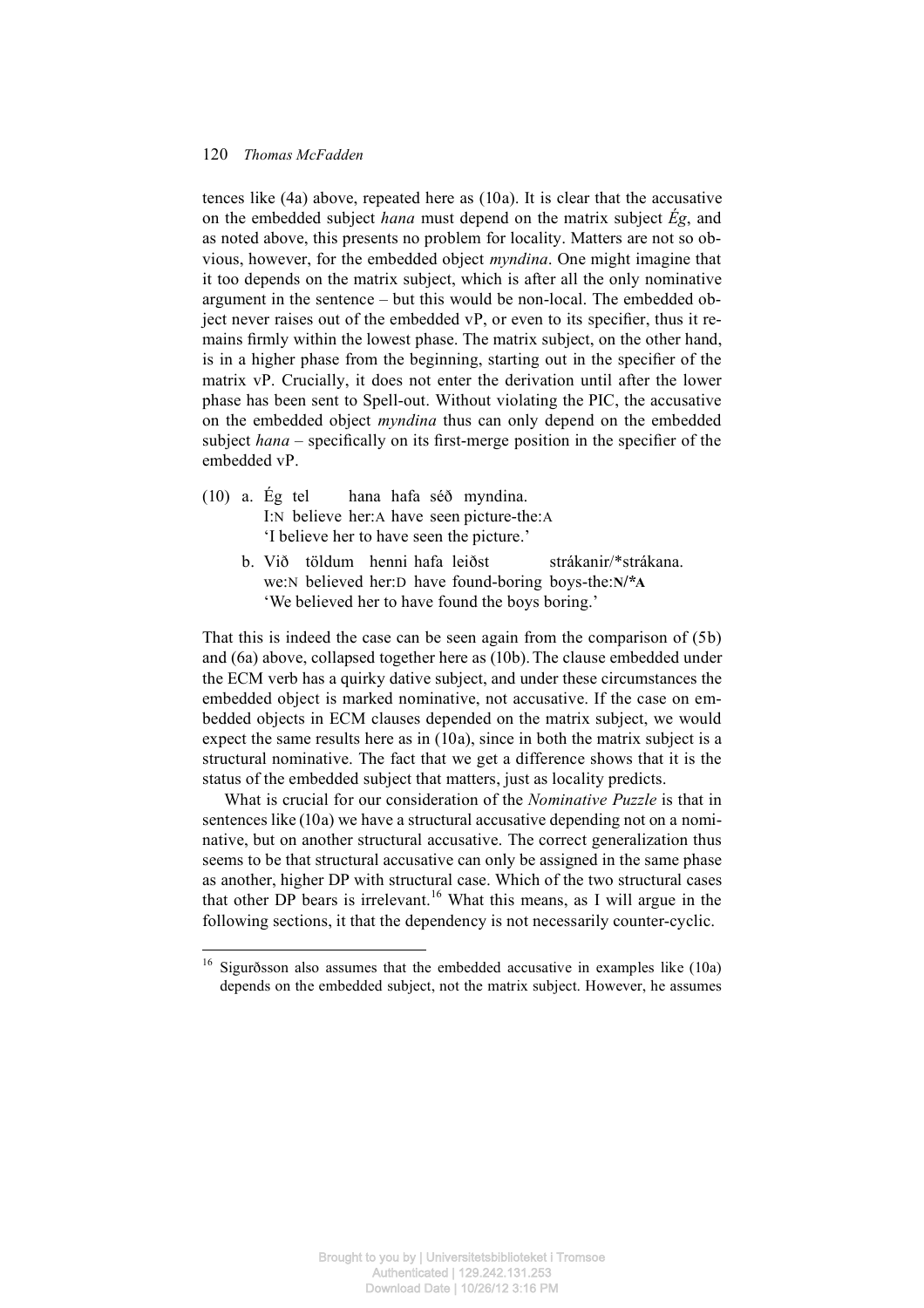### **6. Structural case marking is structurally predictable**

While the precise identity of the case on the subject should not be known before the identity of the case on the object, some information about the subject could be available at the time that case is determined for the object. This is so if we adopt a realizational view of morphology like Distributed Morphology (Halle and Marantz 1993; Embick and Noyer 2007) and assume that the actual morphological cases are assigned post-syntactically, in the branch of the derivation leading to PF (as Sigurðsson 2006b, himself does: fn. 6, p. 296; see also McFadden 2004). Under such assumptions, we can revise our expectations about exactly when all of the necessary information must be available. There are in principle (at least) two cycles for the construction of each phase. First comes the narrow syntactic cycle, which builds up the structure of each successive phase, sending it off when it is complete to PF and LF for further processing. We then have a second cycle on the PF branch, during which operations take place affecting the form of an utterance, but not its interpretation, e.g. linearization, morphological merger, impoverishment and vocabulary insertion (see especially Embick and Noyer 2001, for relevant discussion). In such a system, we would expect that the determination of morphological cases need not be completed until sometime in the second cycle.<sup>17</sup> This means that at the time when case is determined for a particular DP, information about higher portions of the structure will in principle be available, as long as it comes from the first cycle. Information about higher elements from the second cycle will still not be available, thus it should still be impossible for the case on a lower DP to depend directly on the case of a higher DP. However, it **should** be able to depend on the syntactic status of the higher DP. Crucially, this is sufficient to determine whether a higher DP will ultimately receive a structural case, and thus can serve as the basis for the dependency of structural accusative.

A great deal of recent work has argued that DPs bearing various kinds of non-structural cases are associated with specific positions in a syntactically articulated argument structure. For example, dative verbal arguments have been convincingly argued to be introduced by applicative heads in a variety of languages (see e.g. Pylkkänen 2002; Cuervo 2003; Schäfer 2005;

 $\overline{a}$ 

that ECM subjects initially have nominative, which is only later "overwritten" by the acussative. The determination of case on the embedded object takes place before the overwriting, so the dependency on the nominative is maintained.

 $17$  Again, it should be noted that syntactic DP licensing is an independent matter and would in fact belong in the first, narrow syntactic cycle.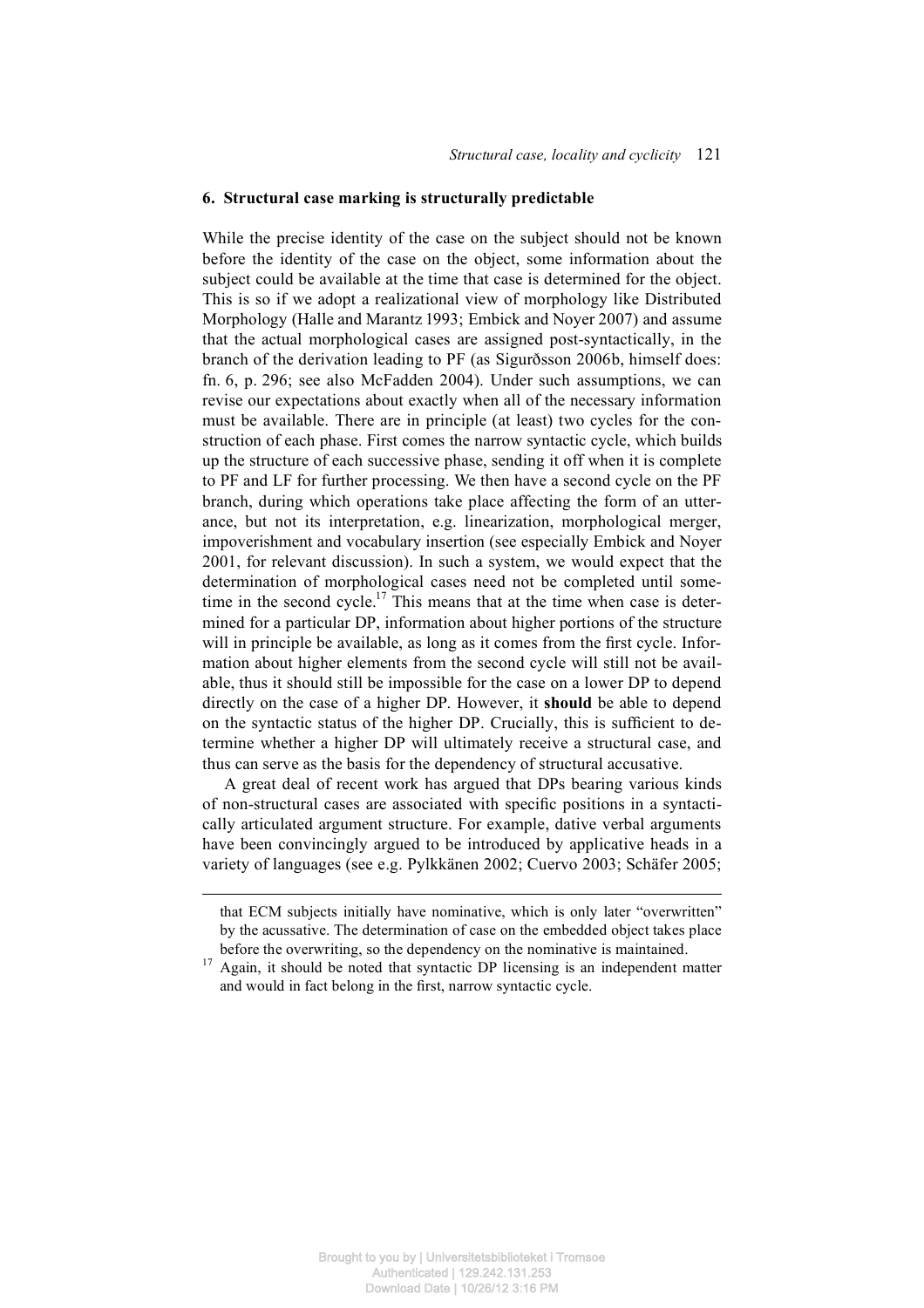Sundaresan 2006; and the papers collected in Hole, Meinunger, and Abraham 2006). The standard external argument position, on the other hand, never seems to host arguments with non-structural cases. Consider that the clearest and least controversial generalization about quirky and inherent cases in Icelandic and German is that they are never assigned to agentive subjects (Yip et al. 1987; Sigurðsson 1992; Fanselow 2000; Jónsson 2003, and many others).

The instances of non-structural cases which most look like they are truly lexical – in the sense that they are not predictable from the position where a DP enters the derivation – involve internal arguments (see Woolford 2006, for recent discussion of this issue). E.g., a number of verbs in Icelandic unexpectedly assign dative to what look like typical, internal-argument themes, including transitive *kasta* 'throw' and unaccusative *hvolfa* 'capsize'. These are the sorts of examples which could potentially cause problems if we want to determine based on a DP's syntactic position whether it is going to be assigned a structural case. Arguments of these types would seem to be introduced as normal complements of the verb – a position which is typically associated with structural case. Yet they are marked with non-structural case. Interestingly enough, however, DPs in this position turn out to be irrelevant for the purposes that we are discussing here – they never play a role in the determination of structural case on lower arguments. Consider why this is. First of all, there is no additional position, which is within the VP, yet below the complement of V, where additional DPs could be introduced and be assigned a structural case.<sup>18</sup> Verbal complements could thus only potentially affect case-assignment to DPs in embedded clauses, i.e. in ECM configurations. There are, however, apparently no verbs which simultaneously take a DP complement and an ECM complement – presumably because both would be vying for the same structural position. Thus the only DPs that can potentially be relevant for the determination of accusative case on a lower DP are those introduced outside the VP proper, in the vP layer.

<sup>&</sup>lt;sup>18</sup> DPs which do appear to be introduced in such a low position always seem to bear non-structural cases, perhaps because the relevant structures involve PPs. Included in this category would be e.g. the dative with German Acc-Dat verbs like *aussetzen* 'expose' (Haider 1993; McFadden 2004: ch. 4), and the various classes of Icelandic verbs taking dative or genitive objects below the structural accusative direct object (Zaenen, Maling, and Thráinsson 1985; Sigurðsson 1992).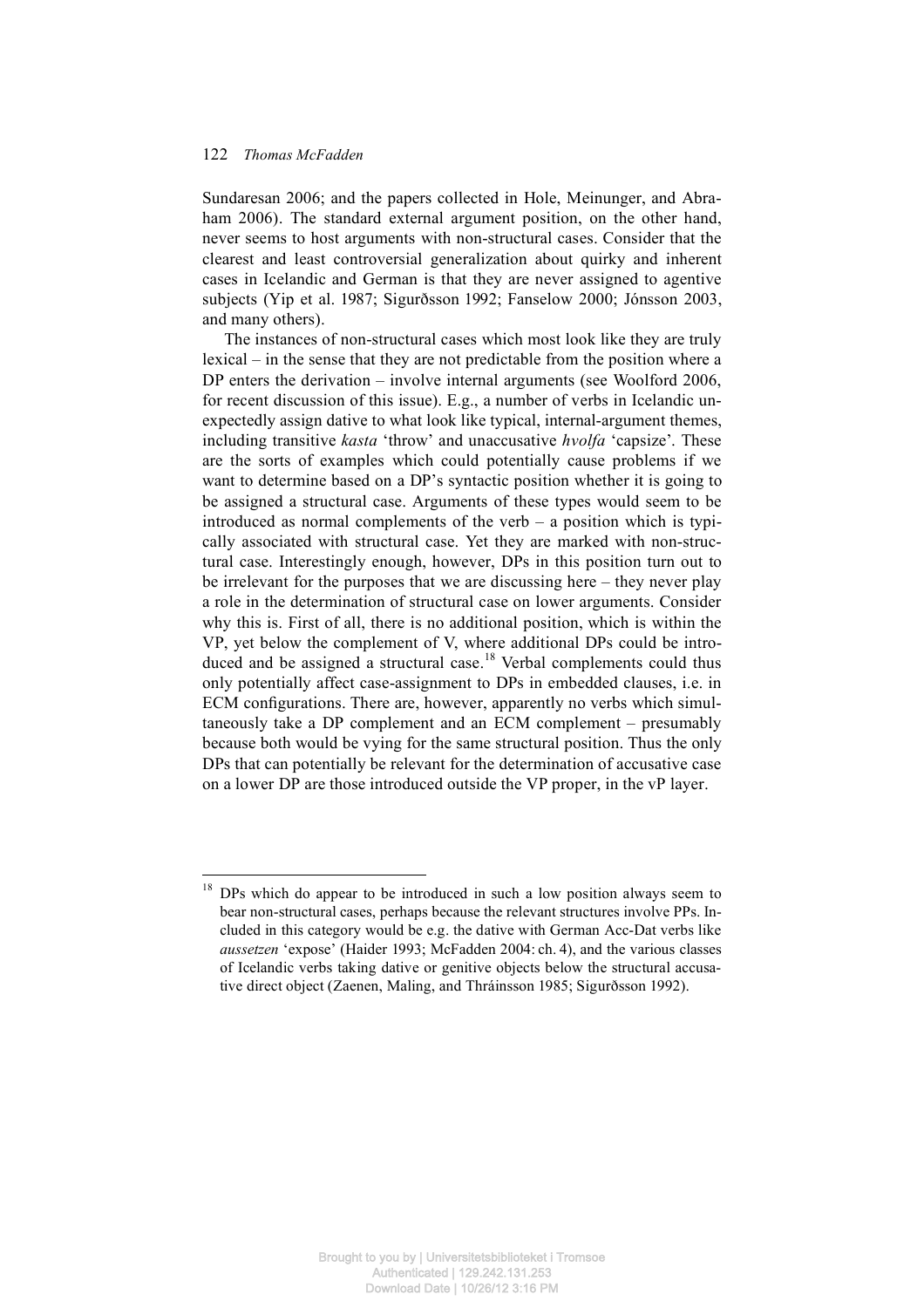## **7. The details**

If this is correct, the choice between structural nominative and accusative on a DP can indeed depend on whether a higher argument will have a structural case, without violating cyclicity. If there is a higher filled Spec-vP within the same minimal phase, accusative is assigned (see also Marantz 2006). Otherwise, nominative appears as the default.<sup>19</sup> To see how this can work, let us consider the derivations of the crucial sentence types discussed above. We begin with our simple transitive (3a), repeated here as (11a), along with the associated structure repeated in (11b) with slight modifications.

- (11) a. Þeir völdu hana. they:N chose:PL her:A 'They chose her.'
	- b. [*vP* **Þeir** v [*VP* völdu **hana** ] ]

When the object is considered during the morphological cycle, the subject DP will already be present in Spec-vP, though nothing will yet be known about its morphological properties, in particular its case. The fact that it is in Spec-vP is sufficient to know that it will receive a structural case and triggers the assignment of structural accusative to the object *hana*. <sup>20</sup> The subject itself will be considered for case in the next phase up, after having moved to Spec-TP (not shown in (11b)). As there is no higher DP of any kind in the structure, accusative assignment will fail, and nominative will appear as the default, correctly yielding *þeir*.

As a contrast, consider the superficially similar sentence (12a) (from Boeckx 2000). The case marking comes out quite differently here, and the structure in (12b) shows my analysis of why:

 $19$  If the featural make-up of the v head unambiguously determines whether it will take a specifier or not, this could potentially be the trigger for accusative assignment rather than the presence of the DP itself. In that case, accusative assignment would actually be triggered by features on v, as in Chomsky (2001) and related accounts. However, unlike for Chomsky, agreement would not be involved, and the assignment would crucially occur post-syntactically. Nominative 'assignment' as a default in my system of course remains completely different than what is standardly assumed.

<sup>&</sup>lt;sup>20</sup> The actual mechanism assigning the structural accusative is of course blind to the fact that the subject DP will eventually get a structural case and depends solely on its position in Spec-vP.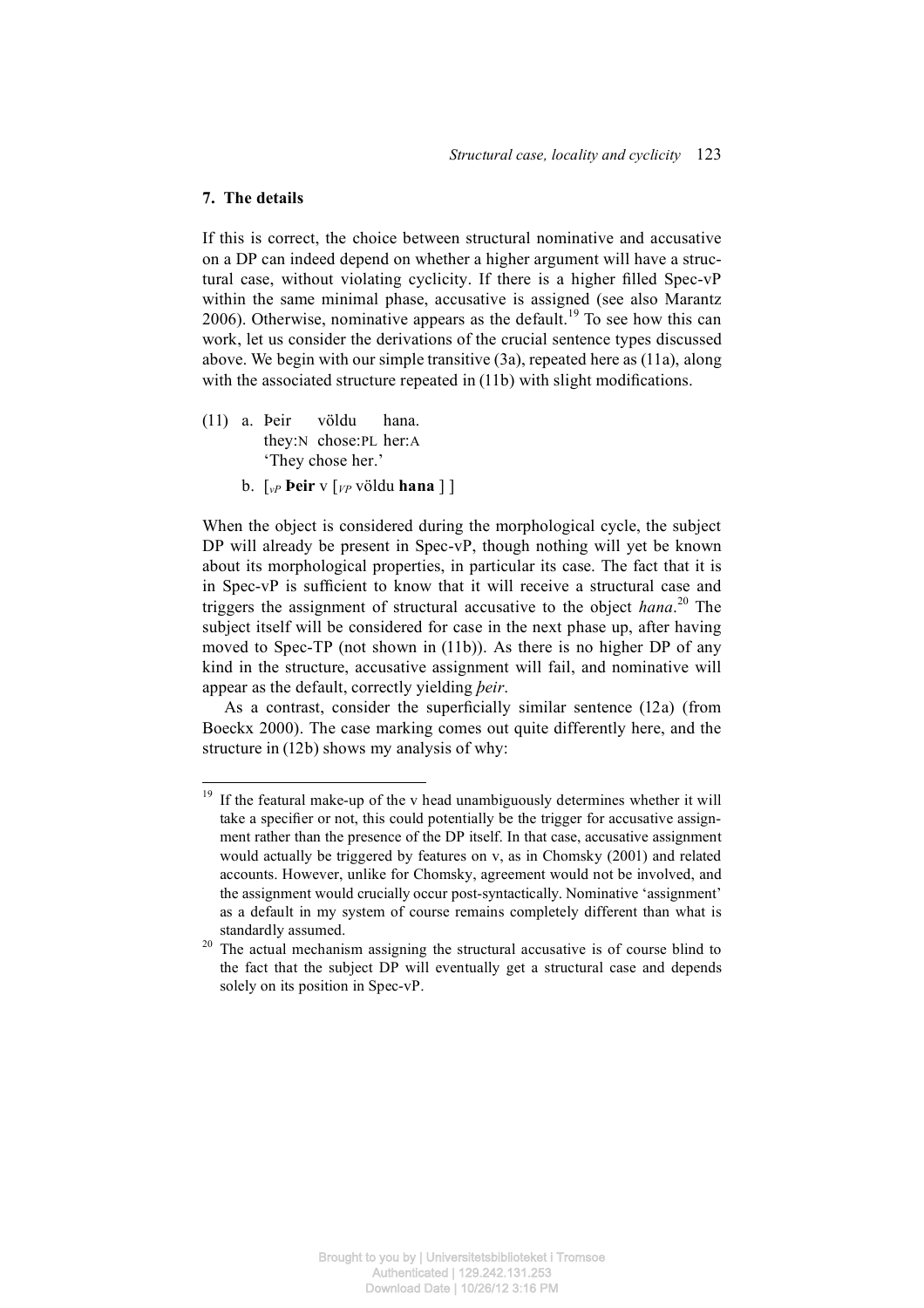- 124 *Thomas McFadden*
- (12) a. Henni leiddust þeir. her:D bored they:N 'She was bored with them.'
	- b.  $\left[\sqrt{p}Q \sqrt{p}\right]$   $\left[\sqrt{p}H$ enni Appl $\left[\sqrt{p}\right]$  leiddust **þeir**  $\left[\right]\right]$

The verb *leiðast* 'be bored by' assigns quirky dative to its subject, which by hypothesis is merged in the specifier of an applicative head. The actual dative will not yet have been assigned to *henni* at the point in the derivation when the case for the object is considered, yet it will nonetheless be clear from the structure – in particular the fact that *henni* is in Spec-ApplP – that there will be no higher structural-case-bearing DP in the phase. Crucially, Spec-vP is empty, thus the condition for the assignment of structural accusative to the object is not met, and nominative is assigned as a default, yielding *þeir*.

Consider next our basic ECM example (4a), repeated here one more time as (13a), with the slightly modified structure in (13b):

- (13) a. Ég tel hana hafa séð myndina. I:N believe her:A have seen picture-the:A 'I believe her to have seen the picture.'
	- b.  $\int_{\mathcal{V}} \int_{\mathcal{V}} \mathbf{F} \mathbf{g} \mathbf{v} \left[ \int_{\mathcal{V}} \mathbf{f} \mathbf{e} \mathbf{e} \right] \left[ \int_{\mathcal{V}} \mathbf{h} \mathbf{a} \mathbf{n} \mathbf{a}_i \right] \mathbf{a} \left[ \int_{\mathcal{V}} \mathbf{h} \mathbf{a} \mathbf{n} \mathbf{a}_i \mathbf{v} \right] \left[ \int_{\mathcal{V}} \mathbf{g} \mathbf{e} \mathbf{f} \mathbf{f} \mathbf{f} \mathbf{f} \mathbf{f} \mathbf{$

Accusative on the embedded object *myndina* will be triggered by the presence of (the lower copy of) the matrix subject *hana* in the embedded Spec $vP$ , essentially just as in a simple transitive sentence.<sup>21</sup> Remember that at the time this occurs, the embedded subject *hana* will not yet have had its own case determined. So the fact that it will end up accusative, whereas *þeir* in (11a) ended up nominative, is completely irrelevant. Both subjects started out in Spec-vP, and thus license the assignment of dependent structural accusative to the objects below them. Where things get interesting here is of course in the assignment of case to the embedded subject itself. This will occur on the morphological cycle of the higher phase, after *hana* has raised to the embedded Spec-TP (or higher). The matrix subject in the matrix SpecvP is sufficiently local, and thus we again get structural accusative. The determination of case for the matrix subject is the same as in (11a).

 $21$  For clarity, I have put the DPs involved in the lower dependency in italics, and those involved in the higher dependency in bold.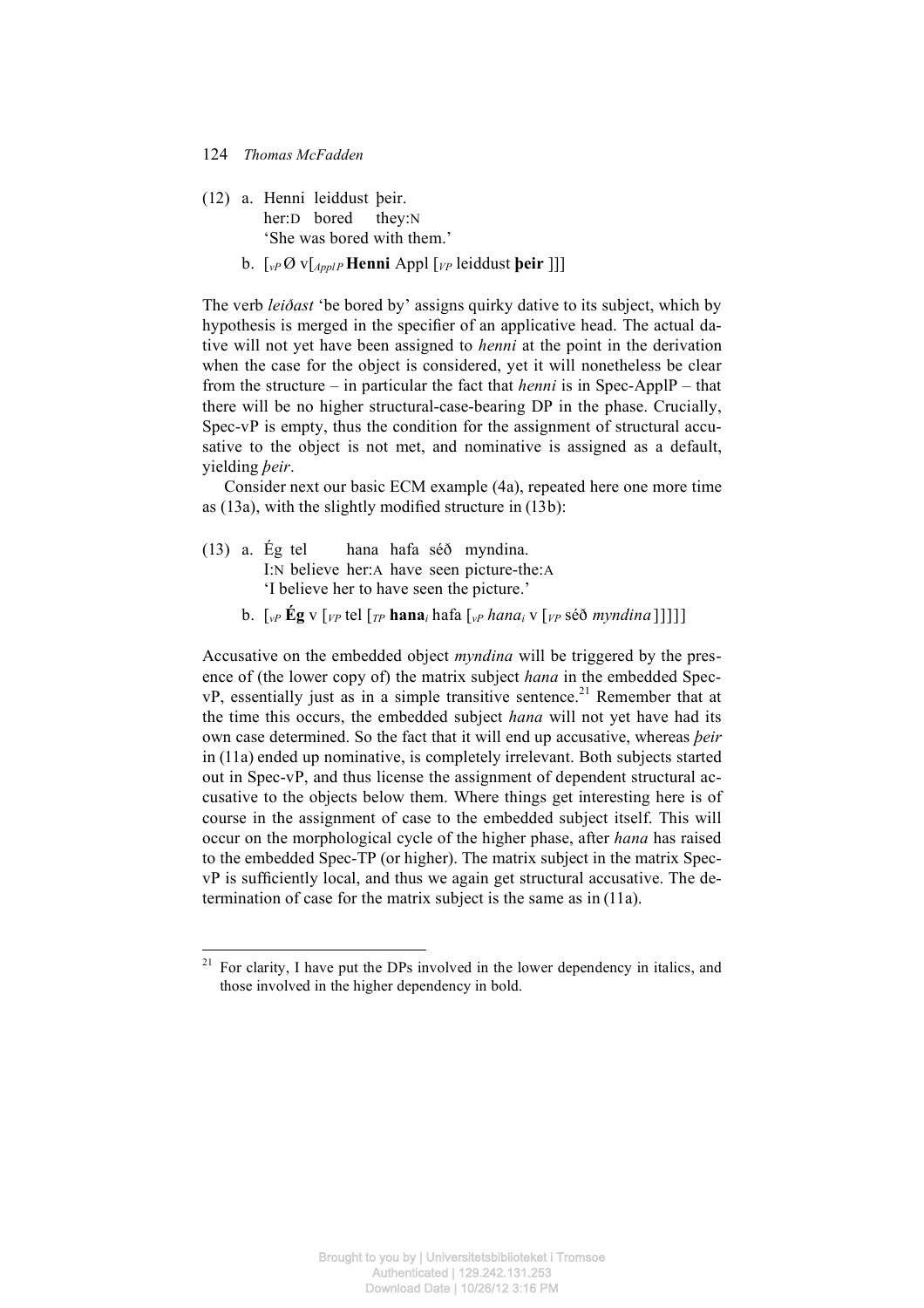Finally, consider again our example of ECM on top of quirky case, repeated here as (14a), with the revised structure in (14b):

- (14) a. Við töldum henni hafa leiðst strákanir. we:N believed her:D have found-boring boys-the:**N** 'We believed her to have found the boys boring.'
	- b. [vP1 **Við v** [VP töldum [TP **henni**<sup>i</sup> hafa [vP2 Ø v[ApplP *henni*<sup>i</sup> Appl [VP leiðst *strákanir* ]]]]]]

As in (12a), accusative assignment to the embedded object fails because the embedded subject is introduced as the specifier of an applicative head, and Spec-vP is empty. In this case there will eventually be a higher DP that will receive structural case – the matrix subject – but it will not be merged until the higher phase is constructed, crucially after the stage in the derivation when the embedded object is being considered for case. The embedded subject itself receives dative case on the strength of having been introduced in Spec-ApplP, and simply does not come under consideration for a structural case. It does raises to Spec-TP to satisfy the EPP, but this is unrelated to case. Finally, the matrix subject receives nominative like the others above: it is first-merged in a position that is not associated with a non-structural case, thus it is open to a structural case. There is no higher DP in the structure to trigger assignment of accusative, and thus nominative appears as the default.

## **8. Conclusion**

I have argued that it is possible to analyze morphological case-assignment in a purely local, cyclic fashion, without comparison of parallel derivations, violations of the PIC or unorthodox assumptions about phase structure. Crucial to the success of the account are a series of both theoretical and empirical considerations. On the theoretical side, I assumed that case is independent of DP licensing and is assigned on a post-syntactic morphological cycle, and that DPs destined to bear structural case can be identified on a purely syntactic basis. On the empirical side, I argued that nominative is the only case which appears to be assigned long-distance, and that it crucially also appears as the default case on DPs for which other case-assignment fails. If any of these assumptions or generalizations are successfully challenged, the analysis presented here must be altered or abandoned.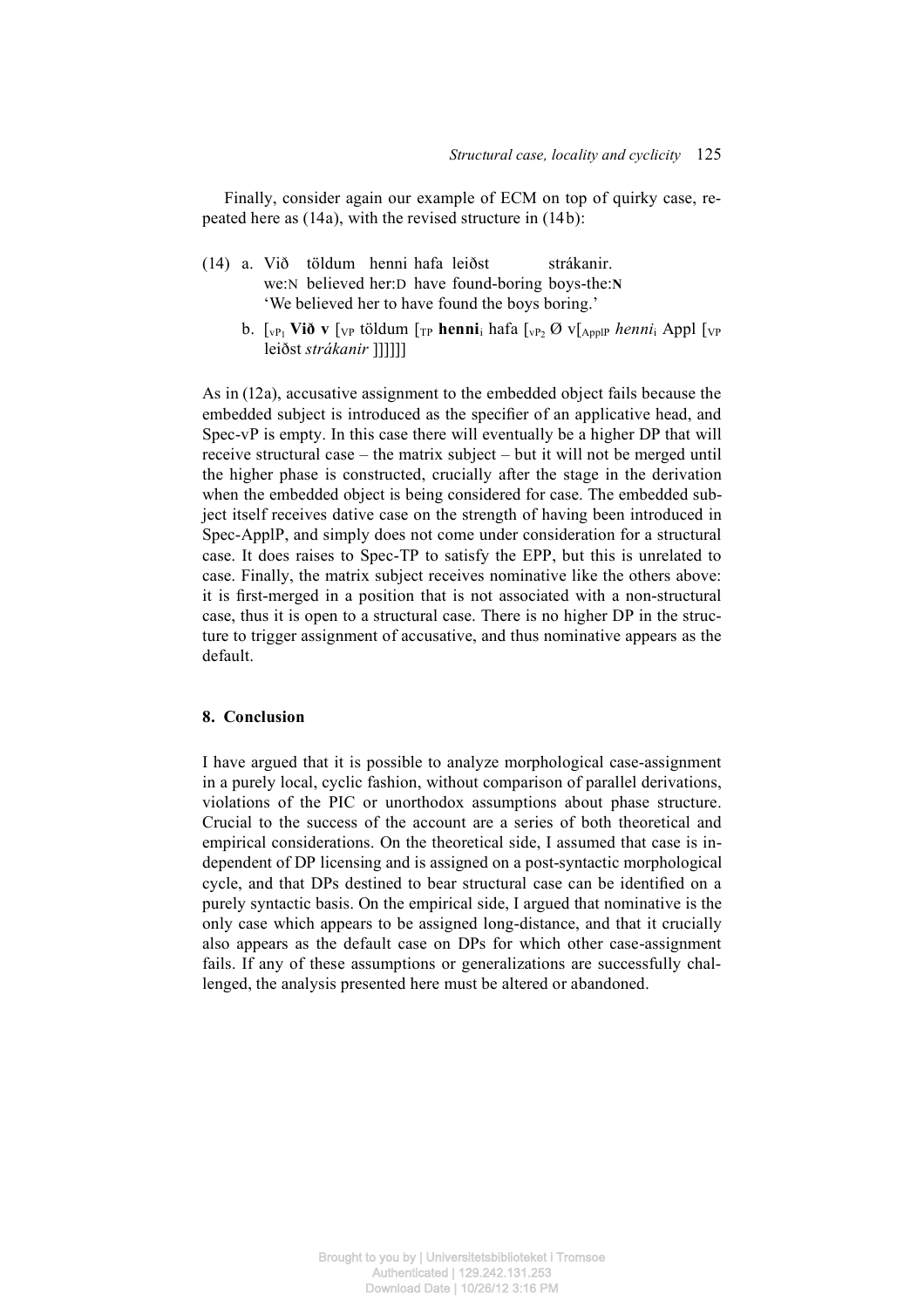Of course, the discussion here has had a relatively narrow empirical base, restricted primarily to facts from Icelandic. In part this is due to the practical restriction that relatively few languages have all the characteristics that allow clear investigation of potential long-distance case dependencies (as pointed out in fn.  $\overline{6}$  above).<sup>22</sup> Full-fledged ECM in particular seems to be quite rare.<sup>23</sup> However, this is also because my primary goal in this paper has not been to examine the full array of attested case-marking patterns, but to work out what is predicted to be possible if we apply fairly restricted views on locality and cyclicity to the issues of case-assignment. If the generalization I proposed about long-distance case in Section 2 turns out to be incorrect when additional languages are considered, then some revision will be needed – not just in how we handle case-assignment, but also in the implementation of locality restrictions in general.

## **Acknowledgements**

I would like to thank Artemis Alexiadou, Berit Gehrke, Kirsten Gengel, Nino Grillo, Kleanthes Grohmann, Alec Marantz, Florian Schäfer, Halldór Sigurðsson and Sandhya Sundaresan for comments and helpful discussion.

Particularly notable is the absence of any discussion of ergative-absolutive languages. There is good reason to believe that ergative is actually an inherent case (see Woolford 2006; Anand and Nevins 2006, for some recent discussion), while the absolutive may well be a morphological default. Without something like the dependency relationship of accusative assignment, it difficult to even construct examples that would challenge the locality of case-assignment.

 $23$  German for example has an ECM-like construction with causative and perception verbs, but this involves a demonstrably smaller structure than true ECM with different locality properties (Wurmbrand 2002; McFadden 2004). Latin, on the other hand, allows overt accusative subjects of infinitives in a variety of contexts where there is no external source for that case. (vanden Wyngaerd 1994). It is apparently coming from within the non-finite clause and thus again can tell us little about locality.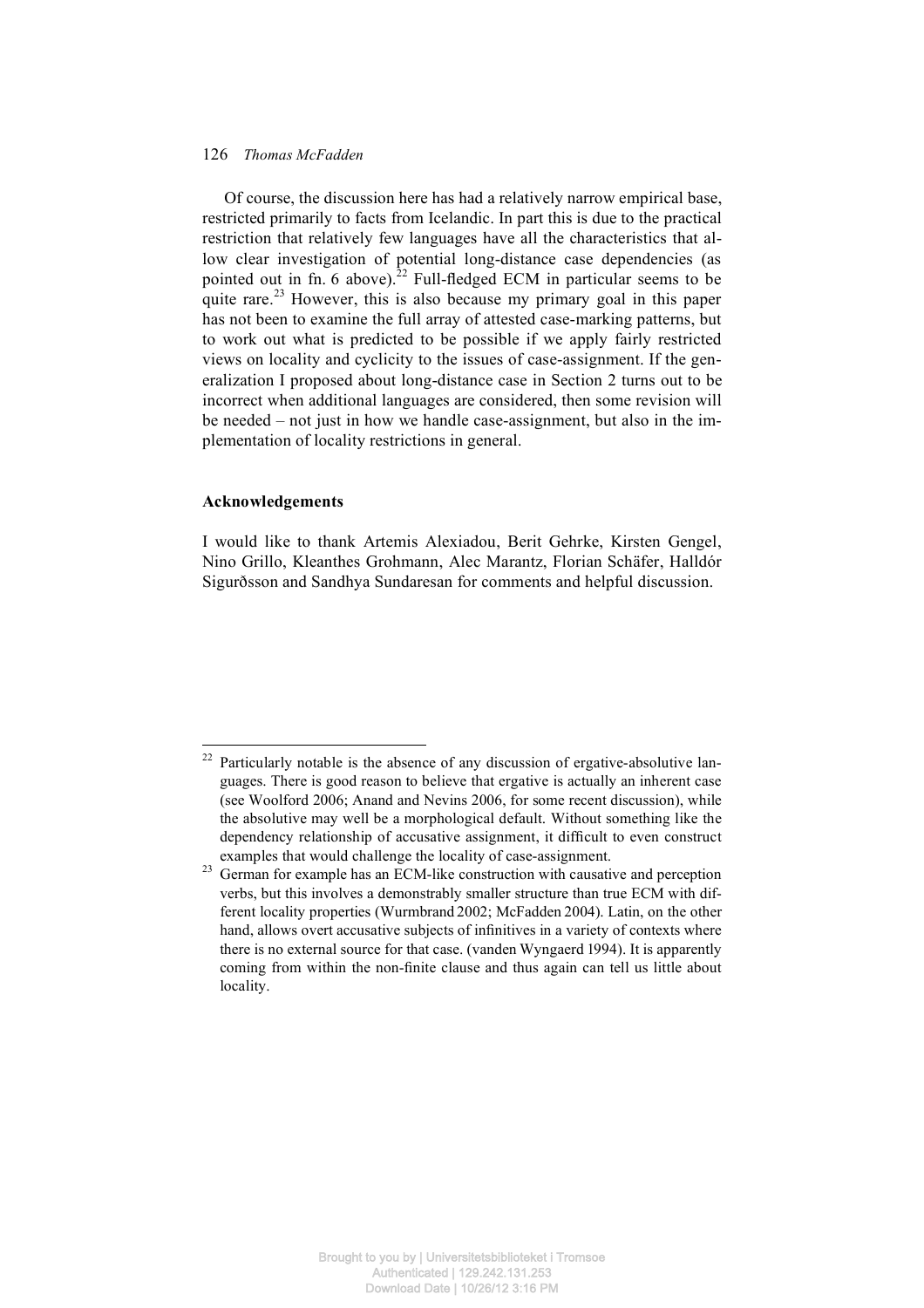## **References**

Anand, Pranav and Andrew Nevins

2006 The locus of ergative case assignment: Evidence from scope. In *Ergativity: Emerging Issues*, Alana Johns, Diane Massam, and Juvenal Ndayiragije (eds.), 3–27. Dordrecht: Kluwer.

Bobaljik, Jonathan David

2006 Where's Ф? Ms., University of Connecticut.

### Boeckx, Cedric

2000 EPP eliminated. Ms., University of Connecticut.

#### Bowers, John

2002 Transitivity. *Linguistic Inquiry* 33: 183–224.

Burzio, Luigi

1986 *Italian Syntax*. Boston: Reidel.

#### Chomsky, Noam

- 2000 Minimalist inquiries: The framework. In *Step by Step: Essays on Minimalism in Honor of Howard Lasnik*, Roger Martin, David Michaels, and Juan Uriagereka (eds.). Cambridge, MA: MIT Press.
- 2001 Derivation by phase. In *Ken Hale: A Life in Language*, Michael Kenstowicz (ed.). Cambridge, MA: MIT Press.
- 2008 On phases. In *Foundational Issues in Linguistic Theory: Essays in Honor of Jean-Roger Vergnaud*, Robert Freidin, Carlos P. Otero and Maria Luisa Zubizarreta (eds.), 133–166. Cambridge, MA: MIT Press.

### Cuervo, María

2003 Datives at large. Doctoral Dissertation, MIT.

Embick, David and Rolf Noyer

- 2001 Movement operations after syntax. *Linguistic Inquiry* 32.
- 2007 Distributed Morphology and the syntax/morphology interface. In *The Oxford handbook of linguistic interfaces*, Gillian Ramchand and Charles Reiss (eds.). Oxford: Oxford University Press.

#### Fanselow, Gisbert

2000 Optimal exceptions. In *Lexicon in Focus*, Barbara Stiebels and Dieter Wunderlich (eds.), 173–209. Berlin: Akademie Verlag.

### Frank, Robert

- 2006 Phase theory and Tree Adjoining Grammar. *Lingua* 116: 145–202. Gehrke, Berit
	- 2007 On directional readings of locative prepositions. In *Proceedings of ConSOLE XIV*, 99–120.

## Haider, Hubert

1993 *Deutsche Syntax – generativ*. Tübingen: Gunter Narr.

### Halle, Morris and Alec Marantz

1993 Distributed morphology and the pieces of inflection. In *The View from Building 20: Essays in Linguistics in Honor of Sylvain Bromberger*, Ken Hale and Samuel Jay Keyser (eds.). Cambridge, MA: MIT Press.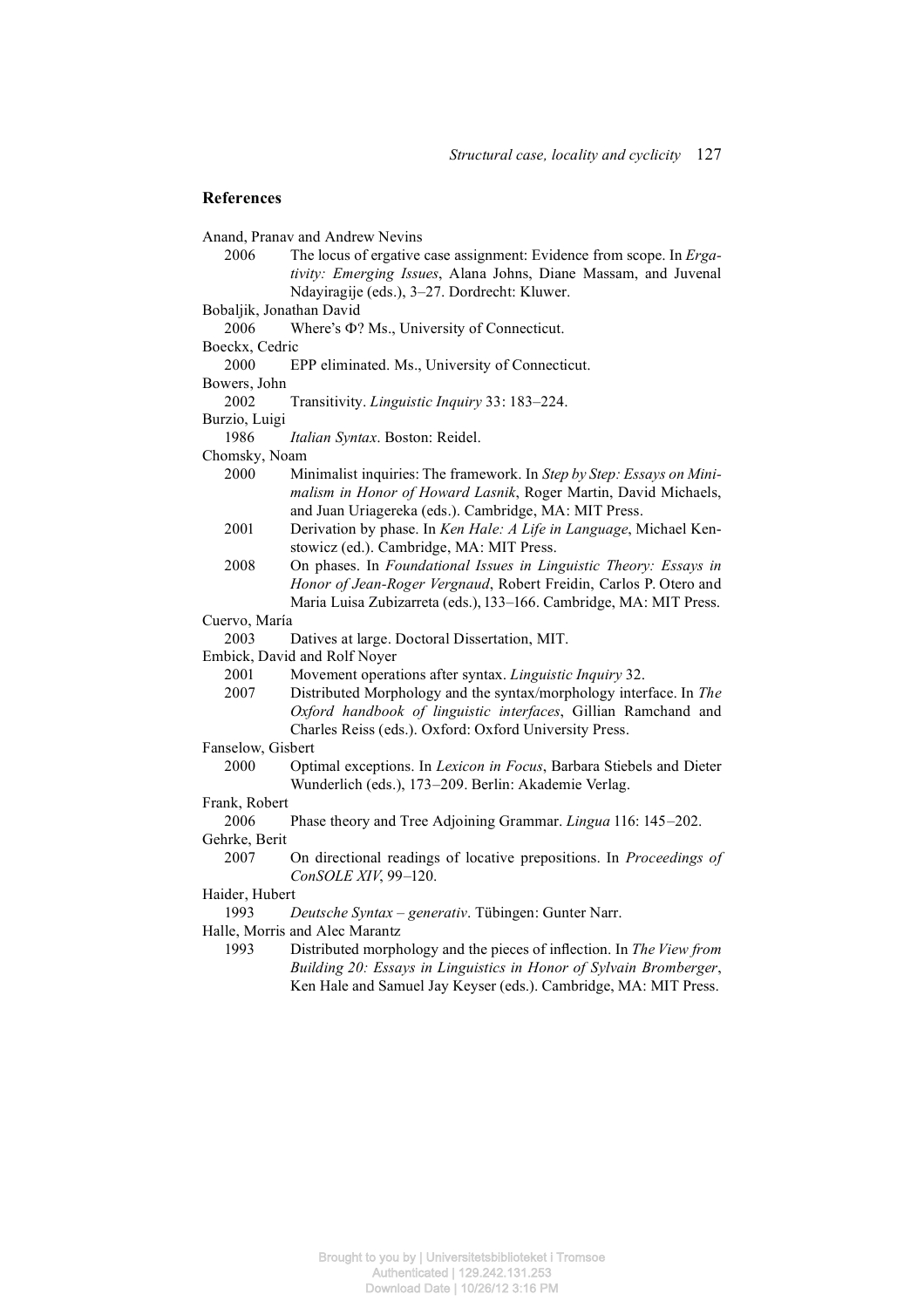### Harley, Heidi

- 1995 Subjects, events and licensing. Doctoral Dissertation, MIT.
- Hole, Daniel, André Meinunger, and Werner Abraham (eds.)
	- 2006 *Datives and Other Cases*. Amsterdam: John Benjamins.

### Jónsson, Jóhannes Gíssli

- 2003 Not so quirky: On subject case in Icelandic. In *New Perspectives on Case Theory*, Ellen Brandner and Heike Zinsmeister (eds.), 127–163. Stanford, CA: CSLI Publications.
- Kratzer, Angelika
	- 1996 Severing the external argument from its verb. In *Phase Structure and the Lexicon*, Johan Rooryck and Laurie Zaring (eds.), 109–137. Dordrecht: Kluwer.

#### Legate, Julie Anne

- 2003 Some interface properties of the phase. *Linguistic Inquiry* 34: 506– 515.
- 2008 Morphological and abstract case. *Linguistic Inquiry* 39: 55–101.
- 2005 Phases and cyclic agreement. In *Perspectives on Phases*, Martha McGinnis and Norvin Richards (eds.), MITWPL 49: 147–156.

### Marantz, Alec

- 1984 *On the nature of grammatical relations*. Cambridge, MA: MIT Press.
- 1991 Case and licensing. In *ESCOL'91: Proceedings of the 8th Eastern States Conference on Linguistics*, 234–253.
- 2006 Phases and words. Ms., New York University.

### McFadden, Thomas

- 2004 The position of morphological case in the derivation: A study on the syntax-morphology interface. Doctoral Dissertation, University of Pennsylvania, Philadelphia.
- 2007 Default case and the status of compound categories in Distributed Morphology. In *Proceedings of the 30th Penn Linguistics Colloquium*, Tatjana Scheffler, Joshua Tauberer, Aviad Eilam, and Laia Mayol (eds.), 225–238.

#### McGinnis, Martha

2005 UTAH at Merge: evidence from multiple applicatives. In *Perspectives on phases*, Martha McGinnis and Norvin Richards (eds.), MITWPL 49: 183–200.

### Phillips, Colin

### 2003 Linear order and constituency. *Linguistic Inquiry* 34: 37–90.

## Pylkkänen, Liina

2002 Introducing arguments. Doctoral Dissertation, MIT, Cambridge, MA. Reuland, Eric (ed.)

2000 *Arguments and Case: Explaining Burzio's Generalization*. Philadelphia: John Benjamins.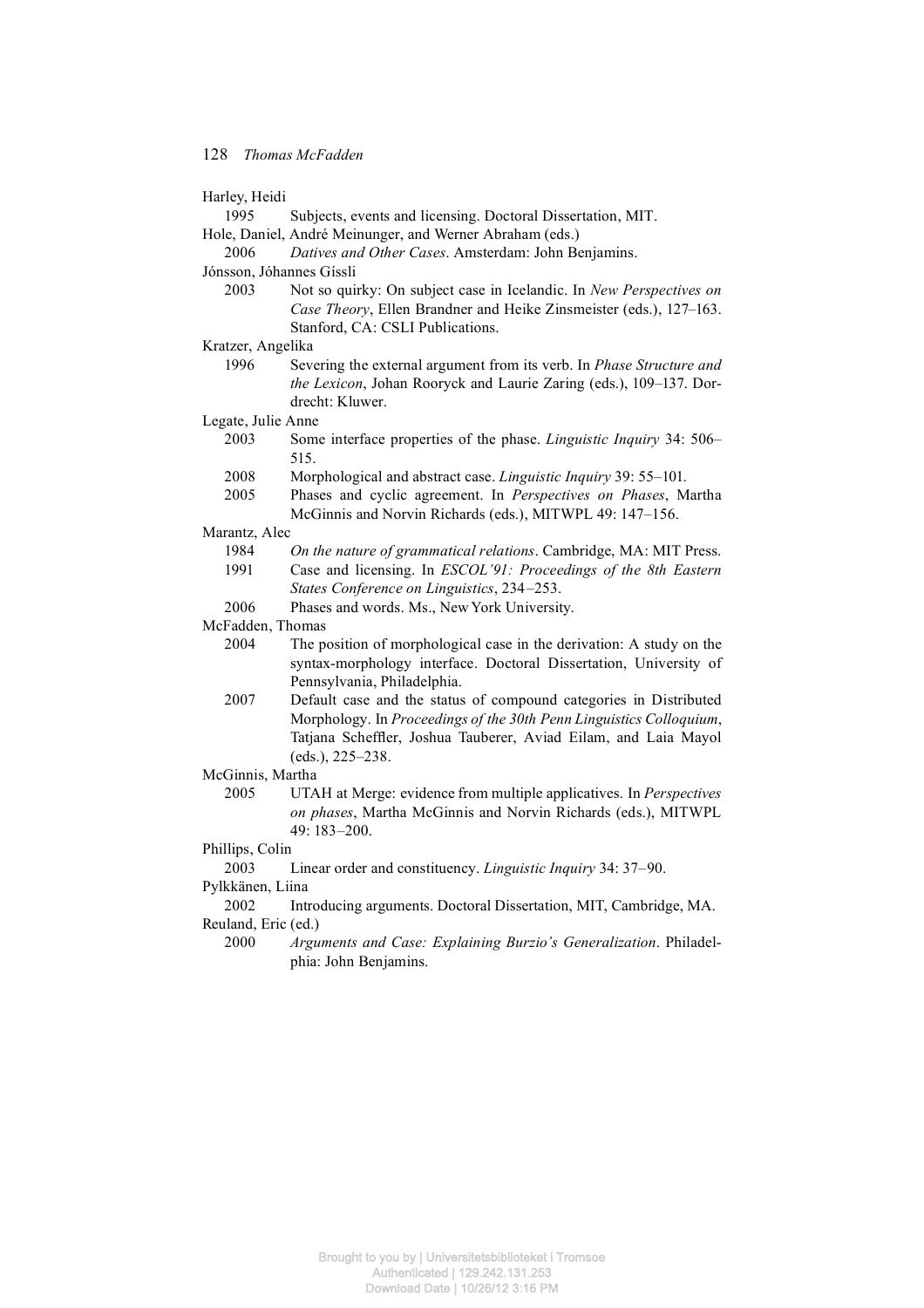Richards, Norvin

- 2007 Lardil "case stacking" and the structural/inherent case distinction. Ms., MIT.
- Schäfer, Florian
- 2005 The dative causer construction in German. Ms., Universität Stuttgart. Schütze, Carson
	- 1997 Infl in child and adult language: Agreement, case and licensing. Doctoral Dissertation, MIT.
	- 2001 On the nature of default case. *Syntax* 4: 205–238.

Sigurðsson, Halldór Ármann

- 1992 The case of quirky subjects. *Working Papers in Scandanavian Syntax*  49: 1–26.
- 2000 The locus of case and agreement. *Working Papers in Scandinavian Syntax* 65: 65–108.
- 2003 Case: Abstract vs. morphological. In *New perspectives on case theory*, Ellen Brandner and Heike Zinsmeister (eds.). Stanford, CA: CSLI Publications.
- 2006a The nom/acc alternation in Germanic. In *Comparative Studies in Germanic Syntax*, Jutta Hartmann and László Molnárfi (eds.), 13–50. Amsterdam: Benjamins.
- 2006b The nominative puzzle and the low nominative hypothesis. *Linguistic Inquiry* 37: 289–308.
- Sundaresan, Sandhya
	- 2006 The argument structure of verbal alternations in Tamil. In *Proceedings of the 25th West Coast Conference on Formal Linguistics*, Donald Baumer, David Montero, and Michael Scanlon (eds.), 390–398.

### Woolford, Ellen

- 2003 Burzio's Generalization, markedness, and locality constraints on nominative objects. In *New Perspectives on Case Theory*, Ellen Brandner and Heike Zinsmeister (eds.), 301–329. Stanford, CA: CSLI Publications.
- 2006 Lexical case, inherent case and argument structure. *Linguistic Inquiry*  37: 111–130.

### Wurmbrand, Susi

- 2002 Syntactic vs. semantic control. In *Studies in Comparative Germanic Syntax: Proceedings of the 15th Workshop on Comparative Germanic Syntax*, C. Jan-Wouter Zwart and Werner Abraham (eds.). Amsterdam: John Benjamins.
- Vanden Wyngaerd, Guido
	- 1994 *PRO-Legomena: Distribution and Reference of Infinitival Subjects*. Berlin /New York: Mouton de Gruyter.
- Yip, Moira, Joan Maling, and Ray Jackendoff
	- 1987 Case in tiers. *Language* 63: 217–250.